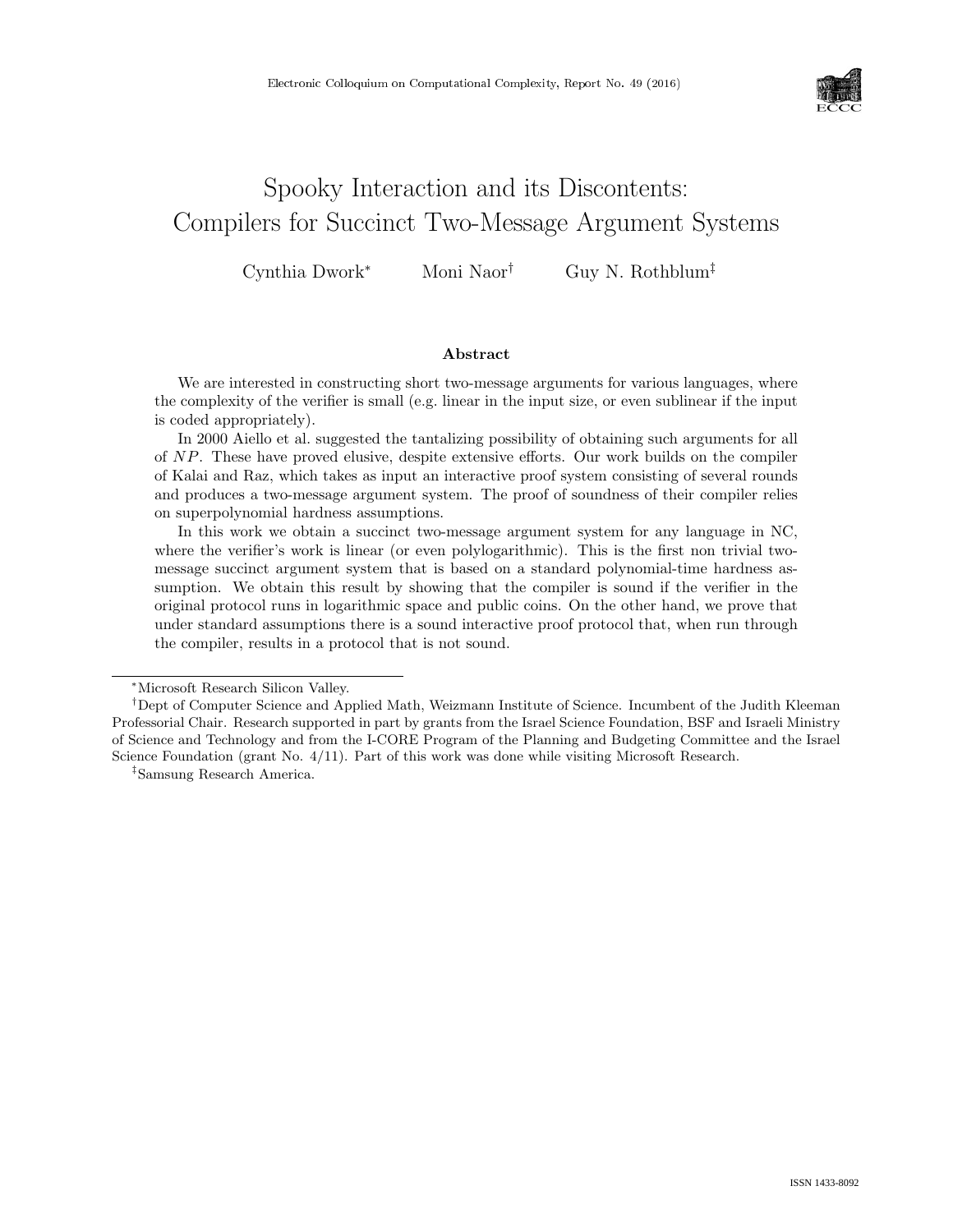### 1 Introduction

Imagine going on vacation and upon your return you find that not only has your home computer ordered the garden robot to mow the lawn but it has also commissioned from some vendor a lengthy computation that you have been postponing for a while. While verifying that the lawn has been properly mowed is simple, you are suspicious about the computation and would like to receive a confirmation that it was performed correctly. Ideally such a proof would be a short certificate attached to the result of the program. Hence we are interested in proofs or arguments<sup>1</sup> that are either non-interactive or two-message.

The problem of constructing short two-message arguments for various languages where the verifier is very efficient (e.g. linear in the input size, or even sublinear if it is coded properly) has received quite a lot of attention over the last twenty years (see Section 1.1). Suppose that we have a low communication public coins interactive (multi-round) protocol for proving (or arguing) membership in the language. A possible approach for obtaining short arguments is using a "compiler" that takes any protocol consisting of several rounds and removes the need for interaction, producing a two-message argument system.

One approach to constructing such a compiler is having the verifier encrypt and send all of its (public coin) challenges, where encryption is performed using a very malleable<sup>2</sup> scheme, such as Private Information Retrieval (PIR) or Fully Homomorphic Encryption (FHE)<sup>3</sup>. The prover uses the malleability to simulate his actions had the queries been given in plaintext, generating and sending back the appropriate ciphertexts (which should correspond to encryption of the answers the prover would give in the plain protocol). This compiler was studied by Kalai and Raz [KR09], as well as Kalai, Raz, and Rothblum [KRR14].

We investigate whether this compiler can be proved secure under *standard* cryptographic assumptions. That is, we do not want to base security on assumptions such as "having access to random oracles" or on so-called "knowledge assumptions", i.e. that one can extract from any machine that computes a certain function a value that is *seemingly* essential to that computation. Furthermore, we prefer not to rely on "super-polynomial hardness assumptions", i.e. that a certain cryptographic primitive is so hard it remains secure even if given enough time to break another primitive. In particular, such assumptions are not *falsifiable* in the sense of Naor  $[Na003]$ <sup>4</sup>, and they assume a strict hierarchy beyond  $P \neq NP$ . Also we want the underlying assumptions to be simple to state such as "Learning With Errors is hard". We prove positive and negative results about the above compiler:

• Assume FHE or PIR exist. Then there exists a sound interactive proof protocol, and there exists an FHE or PIR (respectively) scheme  $E$ , such that when the compiler is applied to the proof system using  $E$ , the resulting two-message argument is insecure. In fact, the compiler (when applied to this protocol) is insecure using all known FHE schemes. See Theorem 4.2.

 $1<sup>1</sup>$ An argument is a "proof" that is sound (under cryptographic assumptions) so long as its creator is computationally bounded.

<sup>&</sup>lt;sup>2</sup>Malleable in the cryptographic sense means that it is possible to manipulate a given ciphertext to generate related ciphertexts.

<sup>&</sup>lt;sup>3</sup>As we shall see, the latter is needed if the prover's messages in the multi-round protocol depend on superlogarithmically-many bits sent by the verifier.

<sup>4</sup>A "falsifiable" cryptographic assumption is one that can be refuted efficiently. Falsifiability is a basic "litmus test" for cryptographic assumptions.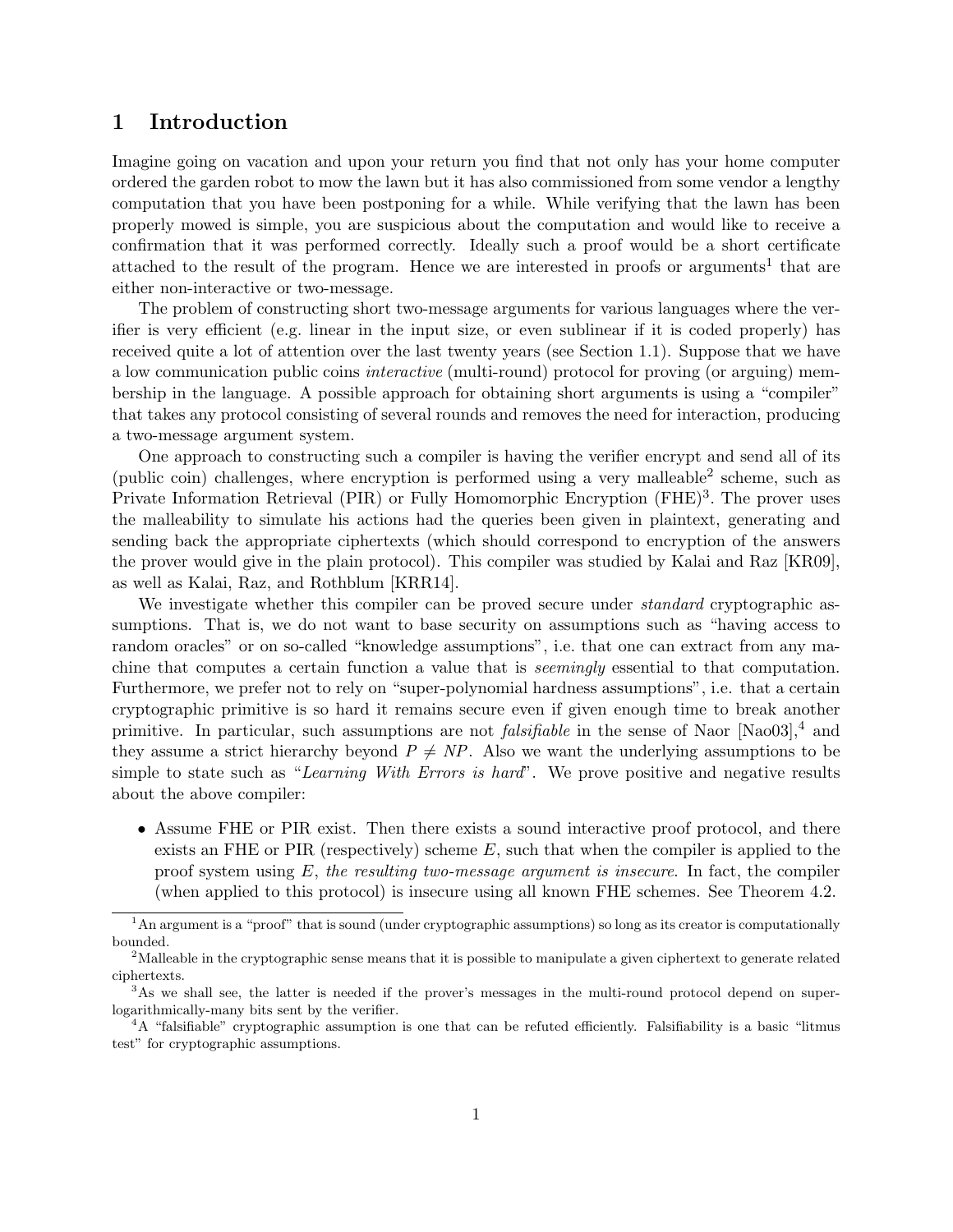• For any FHE or PIR, if the verifier in the original protocol is log-space and uses only public coins, then the compiled argument is sound (See Theorem 5.3). Combining this with the work of Goldwasser et al. [GKR15], we obtain a succinct two-message argument system for any language in NC, where the verifier's work is linear (or even polylogarithmic if the input is coded appropriately). See Theorem 5.5. This is the first succinct two-message argument based on standard polynomial-time hardness assumptions.

### 1.1 Background

Obtaining succinct (e.g. sub-linear) two-message proof (or argument) systems has been a longstanding goal in the literature. Two primary approaches have been explored, both using cryptography to transform information-theoretic proof systems (interactive proofs, PCPs, or multi-prover interactive proofs) into non-interactive or two-message computationally-sound arguments.

Two-message arguments from PIR or FHE. The compiler studied in this work is rooted in a tantalizing suggestion of Aiello et al. [ABOR00a] in 2000, who proposed combining two powerful tools: The PCP (probabilistically checkable proofs) Theorem<sup>5</sup> and Computational PIR schemes<sup>6</sup> in order to obtain a succinct two-message argument system. In particular, leveraging the full strength of the PCP theorem, one could hope to obtain such arguments for all of NP. However, shortly thereafter Dwork et al. [DLN+] pointed out problems in the proof and showed various counter examples for techniques of proving such a statement (see [ABOR00b]). No direct refutation was shown.<sup>7</sup>

Kalai and Raz [KR09] modified the Aiello et al. method, and suggested using it as a general compiler for turning public-coin *interactive proofs* (rather than PCPs) into two argument systems (without increasing the communication significantly, see below). They showed that, for any interactive proof system, one can tailor the compiler to that proof system by taking a large enough security parameter (polynomial in the communication of the proof system), and obtain a secure two-message argument. This requires subexponential hardness assumptions about the PIR or FHE. Applying the compiler to the interactive proofs of Goldwasser, Kalai and Rothblum [GKR08, GKR15] (see below), they obtain two-message arguments for bounded-depth computations.

Kalai, Raz and Rothblum [KRR14] study no-signalling proof systems, a restricted type of multiprover interactive proof. They showed that, fixing any no-signalling proof, the compiler can also be tailored to that proof system, again giving a secure two-message argument (and also using sub-exponential hardness assumptions). Since no-signalling proof systems are more powerful than interactive proofs, they obtain two-message arguments for a larger class of computations (going from bounded-depth in [KR09] to P in [KRR14]).

Kilian, Micali, et sequelae. In 1992 Kilian [Kil92] suggested a short argument system for any language in NP. The protocol required 4 messages and the total amount of bits sent was polylog $(n)$ ,

<sup>&</sup>lt;sup>5</sup>That states that for every language  $L \in \mathsf{NP}$  there exist a polynomial size witness/proof that may be verified, with constant error probability, by probing only a constant number of locations of the proof.

 $6$ Enabling a two-party protocol where one party holds a long string S and the other party is interested the value of the string at a particular location  $i$ ; the second party does not want to reveal  $i$  and the goal is to have a low communication (much shorter than S) protocol; See Section 2.

<sup>7</sup>The original Aiello et al. [ABOR00a] protocol had an additional oversight, having to do with verifying the consistency of query answers. As Dwork et al. [DLN<sup>+</sup>] showed, this can be corrected using a probabilistic consistency check.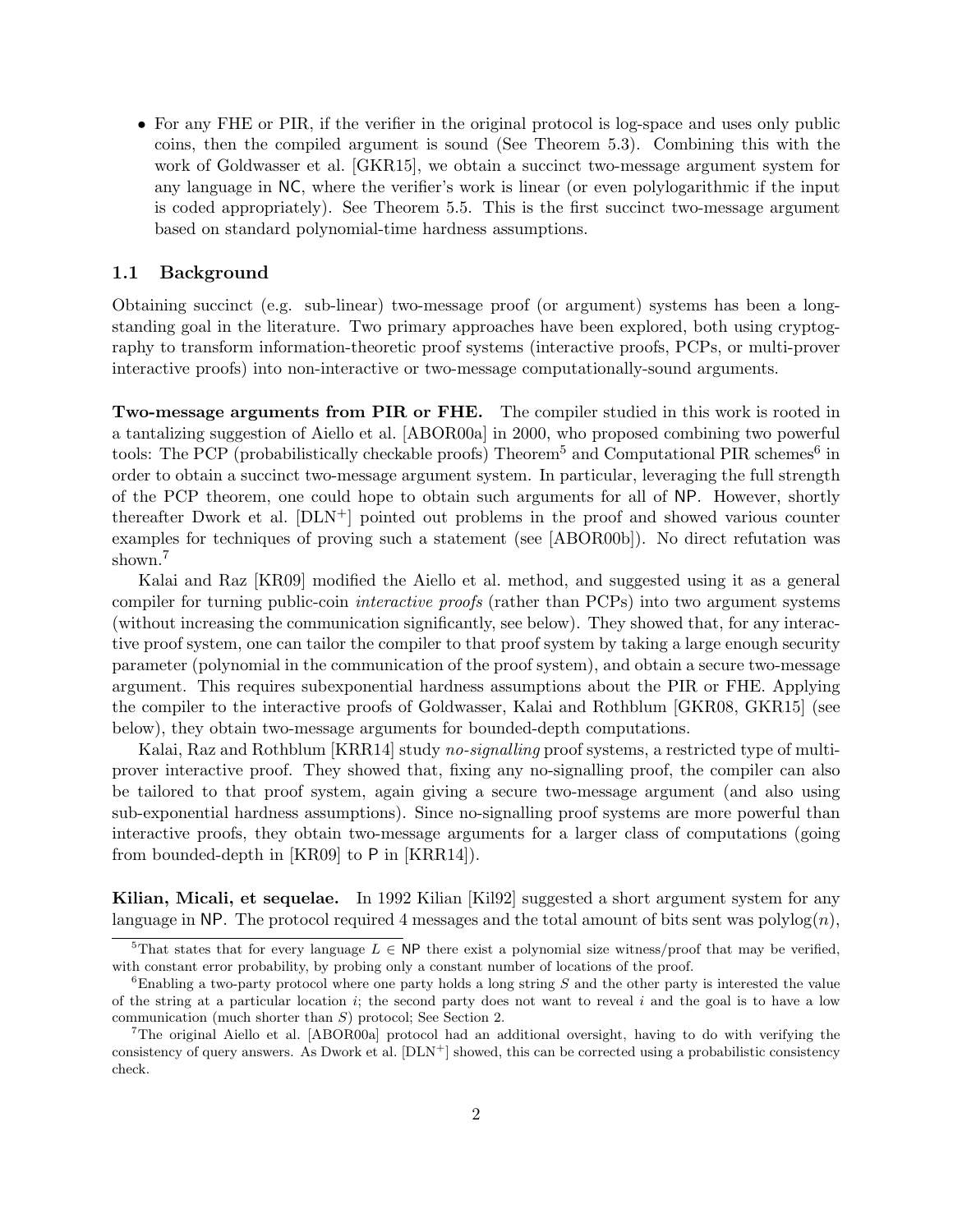where  $n$  is the input length, times a security parameter. The cryptographic assumption needed was fairly conservative, namely the existence of collision-resistant hash functions. Provided the prover has a witness, the work done by the prover is polynomial in the instance plus the witness sizes. In this protocol, the prover first committed to a PCP proof using a hash function provided by the verifier via a Merkle Tree (first two messages). The verifier then issued queries to the PCP and the prover needed to open its commitment in the specified locations in a way that would make the PCP verifier accept<sup>8</sup> (requiring two additional messages).

Some time later, Micali [Mic00] suggested using the Fiat-Shamir methodology [FS86] of removing interaction from public-coin protocols using an idealized hash function (random oracle) to obtain a two-message (or even non-interactive) succinct argument for any language in NP. Micali's work raised the issue of whether it is possible to obtain such argument systems in the "real world" (rather than in an idealized model). Barak and Goldreich [BG08] showed that security for the 4-message protocol could be based on standard (polynomial-time) hardness assumptions, but no secure instantiation of non-interactive arguments for NP is known under standard cryptographic assumptions.

Negative results and perspective. On the negative side, Gentry and Wichs [GW11] have shown that constructing two-message adaptively sound arguments for NP is going to be tricky: take any short two-message (even designated-verifier) proof system for NP, and assume that there are exponentially hard one-way functions. Then, paradoxically, any black-box reduction from a cheating prover to a falsifiable assumption can actually be used to break the assumption. One can interpret this result in several ways:  $(i)$  We need to find non black-box techniques in this realm.  $(ii)$ We should explore the boundaries of the Gentry-Wichs proof, i.e. when can we obtain black-box reductions and in particular what happens to computation in  $P$  (as opposed to NP). *(iii)* Use a nonfalsifiable assumption. We prefer the first two interpretations, but there are quite a few works taking approach  $(iii)$ . Thus, Kalai and Raz [KR09] and Kalai, Raz and Rothblum [KRR14] used superpolynomial hardness assumptions and obtained two-message succinct protocols for all languages computable in bounded depth and in P (respectively). Several works, Mie [Mie08], Groth [Gro10], Bitansky et al. [BCCT12] and Goldwasser et al. [GLR11] used a knowledge assumption (where one assumes that in order to perform a certain computation another piece of information is necessary and extractable).

Proofs for Muggles. Goldwasser, Kalai and Rothblum [GKR08, GKR15] were able to obtain a succinct interactive *proof* system (with many rounds) for any language that can be computed using small-depth circuits of polynomial size (NC, or, more generally, bounded-depth circuits). The prover in their system runs in polynomial time. The verifier runs in nearly-linear time and logarithmic space, and uses only public-coin. The communication and round complexities are related to the circuit depth (using bounded fan-in circuits).

Other related works. Paneth and Rothblum [PR14] construct non-interactive arguments in a common reference string model for any computation in P. Their constructions are based on efficiently falsifiable assumptions over multilinear maps. Candidates for multilinear maps have been suggested recently, starting with the work of Garg, Gentry and Halevi [GGH13a], but the

<sup>8</sup>This is not a precise representation of Kilian's work, for instance the PCP Theorem did not exist in its 'final' form when he proved his result.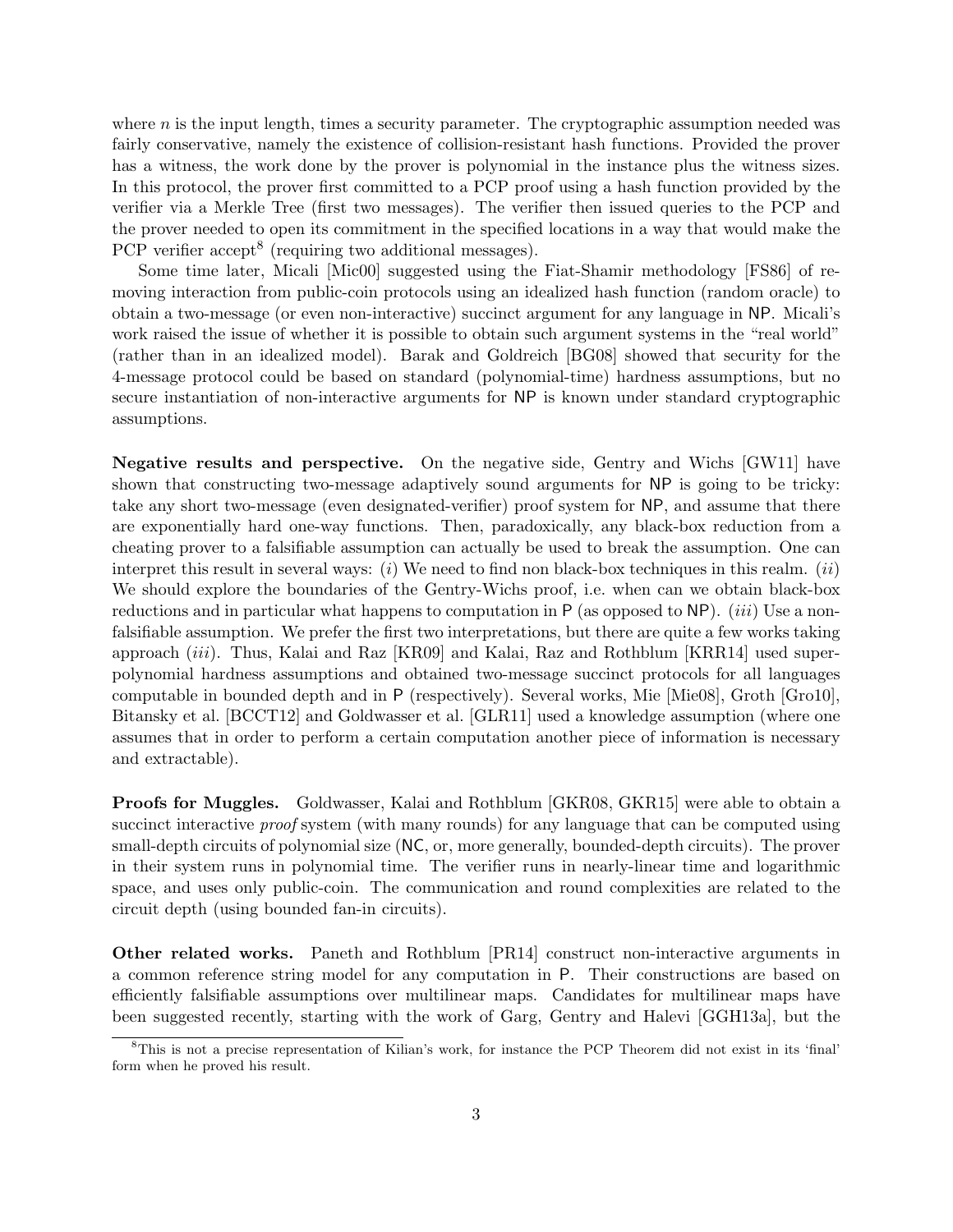security of these objects is not yet well understood, and is an active area of research. Looking ahead, we note that our construction of two-message arguments for bounded-depth computations is currently the only other construction based on efficiently falsifiable assumptions; we assume only PIR or FHE, rather than assumptions over multilinear maps. In a different vein, Bitansky et al. [BGL+15] construct non-interactive arguments using Indistinguishability Obfuscation (IO). This can be instantiated using the candidate of Garg et al. [GGH+13b] (which itself builds on multilinear maps).

Gennaro, Gentry and Parno [GGP10] have suggested a combination of garbled circuits and FHE in order to obtain non-interactive verification of outsourced work. In their setting a long setup message is sent by the verifier (whose length is proportional to the total amount of work) and for each subsequent input the verifier only needs to send a message proportional in length to the input size. The prover sends a short message and verification is quick.

#### 1.2 Our Results

We investigate the compiler for converting public-coin interactive protocols into two-message protocols and show positive and negative results. On the positive side, we show that if the verifier uses only public coins and logarithmic space (and in particular, it has no secret memory), then the compiler is secure. This result can then be used to show that any language in NC has a succinct two-message protocol based on any FHE. More generally, if the computation involves a circuit of depth  $D(n)$ , then it can be proven by sending a message whose length is polynomial in  $D(n)$  times the length of FHE ciphertexts. This is because not only does NC have log-space public-coin interactive proofs [FL93], but these can be made succinct, and moreover, such interactive proofs exist for any bounded-depth computation [GKR15]. These results are described in Section 5.

An application of the positive results could be for cases where exhaustive search is involved, and the entity performing the search wishes to show that it was unsuccessful or that the given result is the best possible. (A recent instance of such cases occurs in pools for mining Bitcoins: the goal is to search for a "nonce" that when added to the current block and hashed yields a certain number of ending 0's). Such an entity (in the Bitcoin case, the participant in the pool) can provide a two-message argument that the computation was properly performed but alas, the search was not successful; the length of the argument is poly-logarithmic in the space searched (in case of Bitcoin the argument length would be polynomial in the length of the nonce). See details in Section 5.3.

On the negative side, we show that if FHE schemes exist, then there exists a simple threemessage interactive proof (i.e. with unconditional soundness) that, when compiled, yields an unsound argument. In particular, this example means that to instantiate the compiler one must consider the protocol compiled and take into account the communication and runtimes of the parties. This is described in Section 4.

The Compiler is described in detail in Section 3 and general definitions are given in Section 2.

### 2 Definitions and basic properties

A function  $\mu: \mathbb{N} \to [0, 1]$  is negligible, denoted by  $\mu = negl(n)$ , if for every polynomial p, there exists  $n_0 \in \mathbb{N}$  such that for every  $n \geq n_0, \mu(n) \leq \frac{1}{n(n)}$  $\frac{1}{p(n)}$ .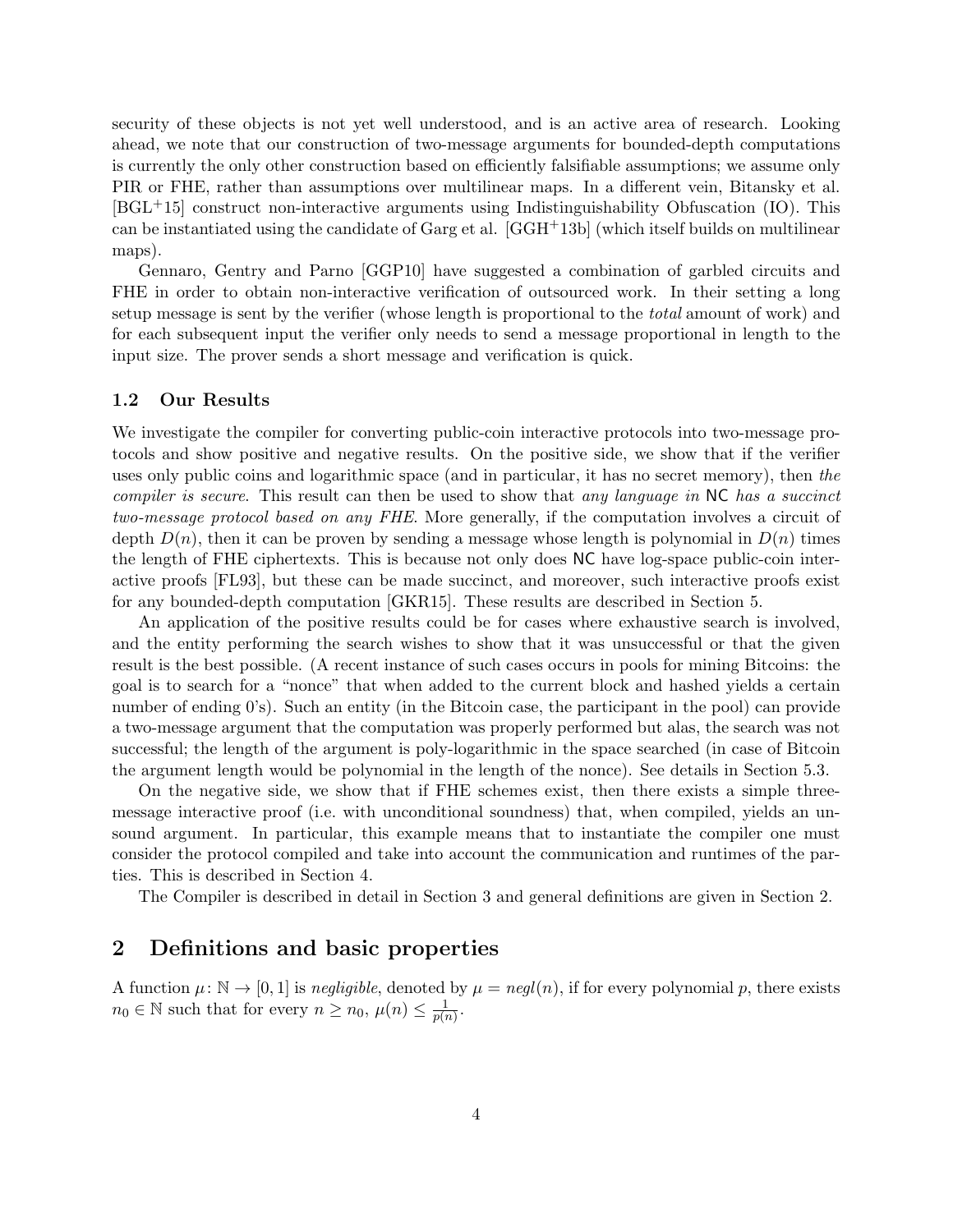### 2.1 Interactive Protocols

In this work, an interactive protocol consists of a pair  $(\mathcal{P}, \mathcal{V})$  of interactive Turing machines that are run on a common input x, whose length we denote by  $n = |x|$ . The first machine is called the prover and is denoted by  $P$ , and the second machine, which is probabilistic, is called the verifier and is denoted by  $\mathcal V$ . At the end of the protocol, the verifier accepts or rejects (this is the protocol's output).

**Public-coin Protocols.** An interactive protocol is *public coins* if each bit sent from the verifier to the prover is uniformly random and independent of the rest of the communication transcript.

**Definition 2.1** (Interactive Proof [GMR89]). An interactive protocol  $(\mathcal{P}, \mathcal{V})$  (as above) is an Interactive Proof for a language L if it satisfies the following two properties:

- completeness: For every  $x \in L$ , if  $V$  interacts with  $P$  on common input x, then  $V$  accepts with probability 1.<sup>9</sup>
- $s_{IP}$  -soundness: For every  $x \notin L$  and every (computationally unbounded) cheating prover strategy  $\mathcal{P}^*$ , the probability that the verifier V accepts when interacting with  $\mathcal{P}^*$  is at most  $s_{IP} = s_{IP}(n)$ , where  $s_{IP}$  is called thesoundness error of the proof-system. The probability is over the verifier's coin tosses.

A verifier is log-space and public-coin if it is public coin (as above), and uses only a  $O(\log n)$ -size memory tape (on top of one-way access to the communication and randomness tapes).

**Definition 2.2** (λ-History-Aware Interactive Proof). An interactive proof is  $\lambda = \lambda(n)$ -historyaware if on top of the requirements of Definition 2.1, it is also the case that each message sent by the (honest) prover P is only a function of the last  $\lambda$  bits sent by the verifier.

Note that in the above definition we make no assumptions on the strategies that can be employed by cheating provers. Note also that we do not use the related "history ignorant" terminology of [KR09], as we prefer the convenience of the "history-aware" definition.

We add explicit timing and probability parameters to the usual definition of argument systems.

**Definition 2.3** (Argument System). An interactive protocol  $(\mathcal{P}, \mathcal{V})$  (as above) is an Argument System for L if it is complete, as per Definition 2.1, and satisfies computational soundness:

•  $s_{\textit{arg}}$ -soundness against  $T_{\textit{arg}}$ -time cheating provers: For every  $x \notin L$  and every cheating prover  $\mathcal{P}^*$  whose strategy can be implemented by a  $T_{arg} = T_{arg}(n)$ -time Turing Machine, the probability that the verifier V accepts when interacting with  $\mathcal{P}^*$  is at most  $s_{arg} = s_{arg}(n)$ . The probability is over the verifier's coin tosses.

#### 2.2 FHE

Both FHE and PIR schemes allow one party to send to another party a relatively short string that is an encryption of a query. The second party then computes a ciphertext of a message that is supposed to be a function of the original message and information that the second party possesses. In the case of FHE, the query is a vector y in (say)  $\{0,1\}^m$ , the second party possesses a function  $f: \{0,1\}^m \to \{0,1\}$ , and the answer-ciphertext is an encryption of  $f(y)$ .

<sup>&</sup>lt;sup>9</sup>More generally, there could be a small completeness error.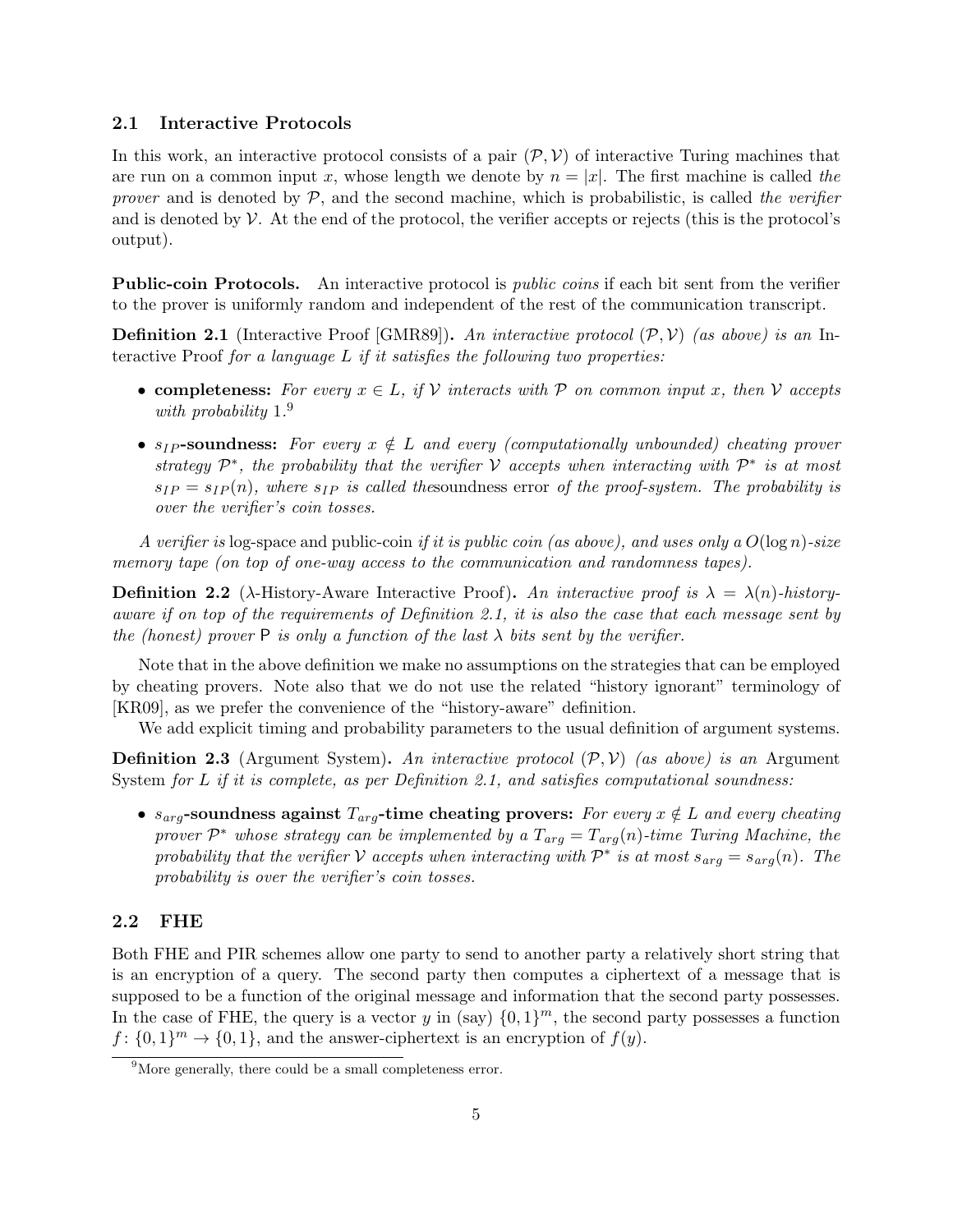**Definition 2.4** (Fully Homomorphic Encryption). An FHE scheme is defined by algorithms: KeyGen, Enc, Dec, Eval, who all get as part of their input the security parameter  $1^{\kappa}$  and an input length parameter m (we omit these two inputs when they are clear from the context). The KeyGen algorithm outputs a pair of public and secret keys  $(pk, sk)$ . The encryption algorithm Enc takes the public key and a vector  $y \in \{0,1\}^m$ , and outputs an encryption of y. The Eval algorithm takes as input the public key pk, an encryption of y (under pk) and a function  $f: \{0,1\}^m \to \{0,1\}$ , and outputs an encryption of  $f(y)$ . Finally, the decryption algorithm takes as input the secret key sk and the encryption of  $f(y)$  produced by Eval and outputs the plaintext  $f(y)$ . We require:

• Completeness:  $\forall \kappa, m \in \mathcal{N}, y \in \{0,1\}^m$ , for any function f of circuit-size poly $(m)$  and  $(pk, sk)$  generated by KeyGen, we have:

 $Dec(sk, EvaluateEnd(pk, f, Enc(pk, y))) = f(y).$ 

- Semantic Security:  $\forall \kappa, m \in \mathcal{N}, y, y' \in \{0, 1\}^m$ , the distributions  $Enc(pk, y)$  and  $Enc(pk, y')$ (where pk is generated by KeyGen) are negl( $\kappa$ )-indistinguishable.
- Complexity: The algorithm KeyGen runs in time  $\text{poly}(\kappa)$ . The algorithms Enc, Dec run in time poly( $\kappa$ , m). The algorithm Eval runs in time poly( $\kappa$ , m, |f|). The outputs of Enc and Eval are of length  $\text{poly}(\kappa, m)$ .

The possible existence of FHE scheme was an open question for many years until Gentry's work [Gen09] and we know now that FHE schemes can be constructed under standard lattice assumptions such as LWE [BV14].

#### 2.3 PIR

Here the query is an index  $y \in [\lambda]$ , the second party possesses a database  $Z \in \{0,1\}^{\lambda}$ , and the answer-ciphertext is an encryption of  $Z_y$ .

**Definition 2.5** (Private Information Retrieval (PIR) Scheme). A PIR scheme is defined by three algorithms: Enc, Dec, Eval, who all get as part of their input the security parameter  $1<sup>\kappa</sup>$  and database length  $\lambda$  (we omit these two inputs when they are clear from the context). Enc also takes as input an index  $y \in [\lambda]$ , and outputs an "encryption" c of y, and a "secret key" sk for decryption. The Eval algorithm takes as input an encryption of y and a database  $Z \in \{0,1\}^{\lambda}$ , and outputs an "encryption" of  $Z_y$  (the y-th bit of Z). Finally, Dec takes as input the secret key sk and a ciphertext generated by Eval and outputs  $Z_y$ . We make the following requirements:

• Completeness:  $\forall \kappa, \lambda \in \mathcal{N}, y \in [\lambda], Z \in \{0,1\}^{\lambda}, \text{ and } (c, sk) \leftarrow \text{Enc}(y) \text{ we have that:}$ 

$$
\mathsf{Dec}(sk, \mathsf{Eval}(Z, c)) = Z_y.
$$

- Semantic Security:  $\forall \kappa, \lambda \in \mathcal{N}, y, y' \in [\lambda]$ , taking  $(c, sk) \leftarrow \mathsf{Enc}(y)$  and  $(c', sk') \leftarrow \mathsf{Enc}(y')$ , the distributions of c and of c' are negl( $\kappa$ )-indistinguishable.
- Complexity: The algorithms Enc, Dec run in time  $\text{poly}(\kappa, \log \lambda)$ . The algorithm Eval runs in time poly( $\kappa, \lambda$ ). In particular, the outputs of Enc and Eval are of length poly( $\kappa, \log \lambda$ ).

PIR Schemes exist under a variety of assumptions such as quadratic residuosity [KO97] , Φhiding [CMS99] and Learning with Errors [BV14].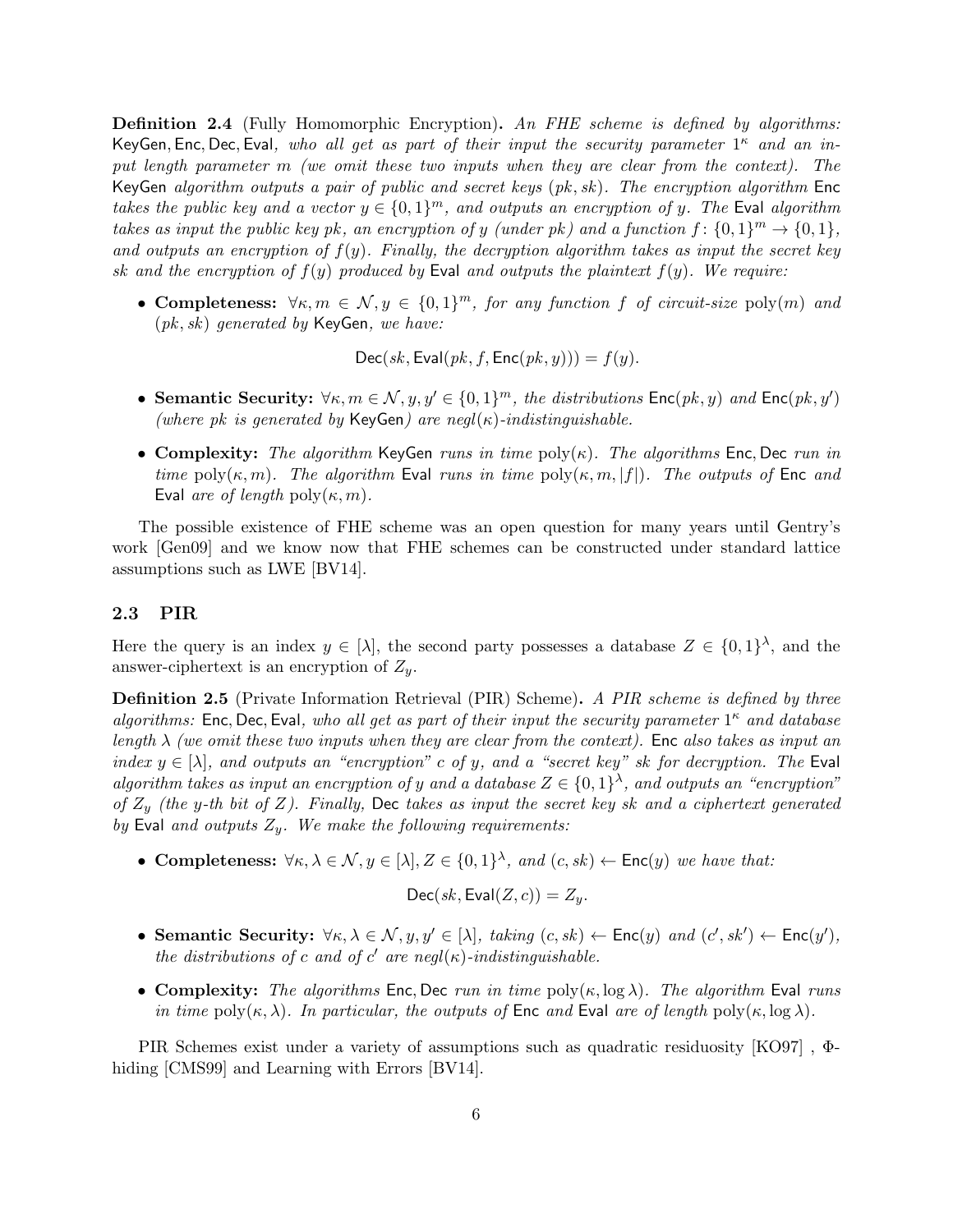# 3 Detailed Description of The Compiler

### 3.1 The Compiler: FHE Variant

We now describe the compiler in detail, focusing first on the FHE variant and in Section 3.2 the PIR variant. The compiler starts with a many-round public-coin interactive proof  $(\mathcal{P}_{IP}, \mathcal{V}_{IP})$ , and produces a two-message argument system  $(\mathcal{P}_{arg}, \mathcal{V}_{arg})$ . It is based on that of Kalai and Raz [KR09]. However, we leave the security parameter free, rather than tailoring it to the Interactive Proof  $(\mathcal{P}_{IP}, \mathcal{V}_{IP})$  to be compiled.<sup>10</sup>

We denote by  $\mathsf{Enc}_{pk}(y)$  the encryption of  $y \in \{0,1\}^m$  under public key pk. Note that this is really a *distribution* on ciphertexts. Assume that  $(\mathcal{P}_{IP}, \mathcal{V}_{IP})$  consists of k rounds (and 2k messages). For each round i, in which the verifier should send a random value  $\alpha_i$ , the (compiled) verifier chooses an independent key  $pk_i$  from the underlying encryption system. In a single message, it sends the public keys  $\{pk_i\}_{i=1}^k$  and the ciphertexts  $\{a_i = \textsf{Enc}_{pk_i}(\alpha_1, \alpha_2, \dots \alpha_i)\}_{i=1}^k$ . That is, the ciphertext  $a_i = \textsf{Enc}_{pk_i}(\alpha_1, \alpha_2, \dots \alpha_i)$  is the encryption of the messages sent in rounds  $1, \dots, i$  of the simulated protocol. The prover uses the ciphertext  $a_i$  to homomorphically compute an encryption of the answer that it would have sent given the queries  $\alpha_1, \alpha_2, \ldots, \alpha_i$ , i.e., what it "would have done" at round i.

Let the (efficiently computable) function that computes the  $i$ -th prover message in the interactive protocol be  $\mathcal{P}_i(\alpha_1, \alpha_2, \dots \alpha_i)$ . So the prover computes and sends  $b_i = \mathsf{Enc}_{pk_i}(\mathcal{P}_i(\alpha_1, \alpha_2, \dots \alpha_i))$ . This is done simultaneously for all the rounds. The verifier then decrypts the messages it receives, where  $\beta_i$  is the decryption of the ciphertext  $b_i$ , and accepts if and only if the simulated verifier accepts the transcript  $(\alpha_1, \beta_1, \ldots, \alpha_k, \beta_k)$ .

The resulting protocol is given in Figure 1. By construction, it is a two-message protocol. Completeness rests on the completeness of the FHE scheme, i.e. if the scheme is complete, then so is the resulting protocol. The communication complexity of the new protocol increases: the verifier sends  $k^2/2$  bit-encryptions and k public keys. The prover responds with k ciphertexts. Letting  $\gamma$ bound the length of ciphertexts and public keys, the total communication complexity is  $O(k^2 \cdot \gamma)$ . The soundness of the resulting protocol is the main issue addressed in this work.

Historical Note: Multi-Prover Proof Systems A related compiler starts with a multiprover two-message scheme instead of a single-prover protocol (this is closer to the original idea of [ABOR00a]). As in the above compiler, the idea is for the verifier to encrypt the queries using independent keys and then ask that the prover perform the computation it would have done to answer the queries in the original protocol.

#### 3.2 The Compiler: PIR Variant

The PIR-based variant of the compiler is given in Figure 2. We assume that the interactive proof to be compiled  $(\mathcal{P}_{IP}, \mathcal{V}_{IP})$  is only  $\lambda$ -history-aware, so the prover's *i*-th message only depends on the last  $\lambda$  bits sent by the verifier.

The verifier  $\mathcal{V}_{arg}$  simulates the interactive verifier  $\mathcal{V}_{IP}$  to generate its k messages  $\alpha_1, \ldots, \alpha_k \in$  $\{0,1\}$ . For each  $i \in [k]$ ,  $\mathcal{V}_{arg}$  uses the PIR scheme to compute:  $(c_i, sk_i) \leftarrow \mathsf{Enc}(\alpha_{i-\lambda+1}, \ldots, \alpha_i)$ , where we interpret  $\alpha_j$  as  $\alpha_1$  if  $j < 1$  (this will occur when  $i < \lambda$ ). For each  $i \in [k]$ , the prover  $\mathcal{P}_{arg}$ interprets  $c_i$ , which encrypts a string of  $\lambda' \leq \lambda$  bits, as a PIR query into a database of size at most

 $10$ The compiler can be based on FHE or PIR, see Section 3.2 for the PIR-based variant.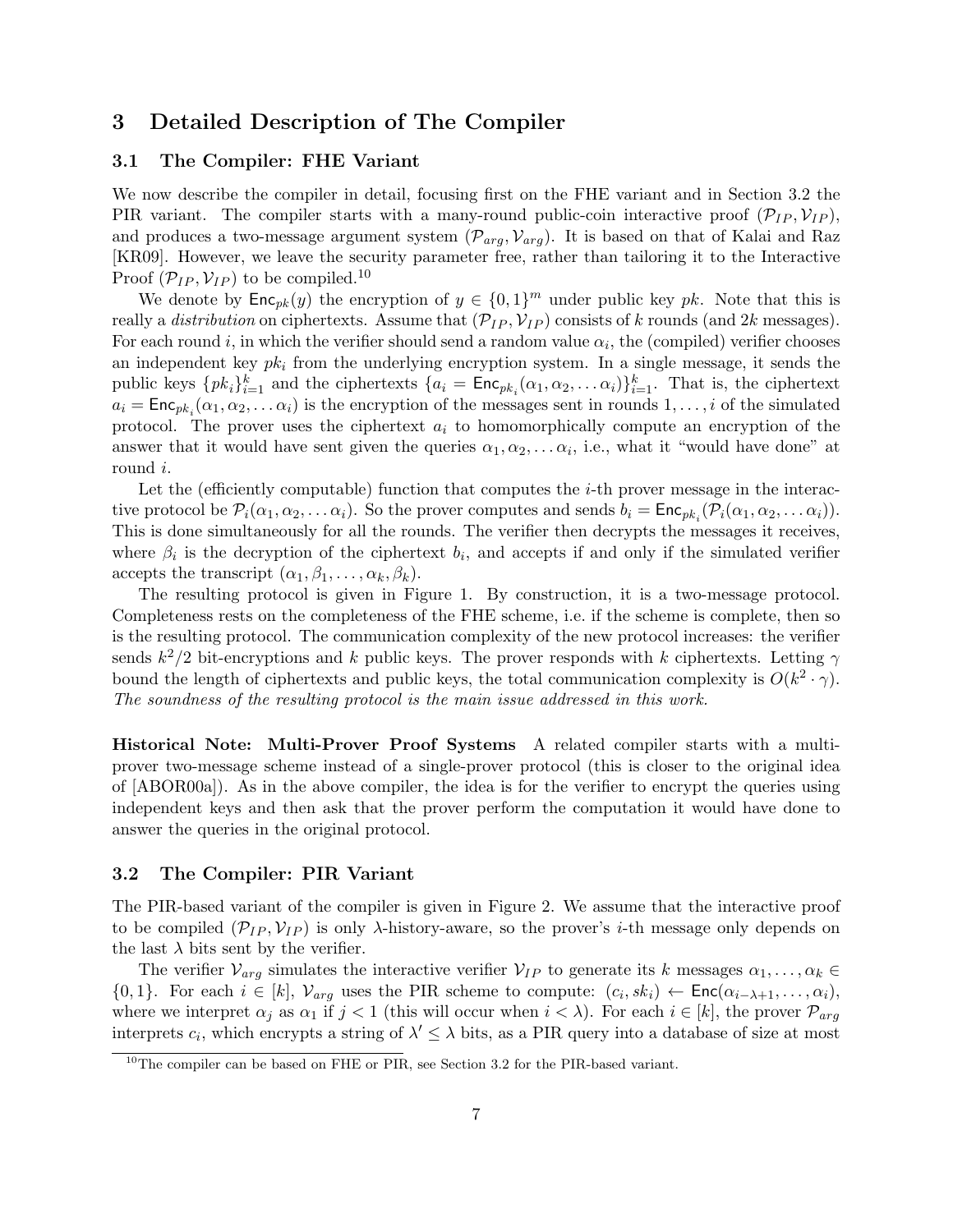# Protocol  $(\mathcal{P}_{arg}, \mathcal{V}_{arg})(x, 1^{\kappa})$  for Language  $L$

The compiler uses an FHE scheme, with security parameter  $\kappa$ . Without loss of generality, we assume that each message in  $\Pi = (\mathcal{P}_{IP}, \mathcal{V}_{IP})$  is only a single bit.

 $V_{arg} \rightarrow \mathcal{P}_{arg}$ : The verifier  $V_{arg}$  simulates the interactive verifier  $V_{IP}$  to generate its k challenges  $\alpha_1, \ldots, \alpha_k \in \{0, 1\}$ . For each  $i \in [k]$ ,  $\mathcal{V}_{arg}$  chooses keys  $(pk_i, sk_i)$  for the PIR or FHE.

 $\mathcal{V}_{arg}$  then sends the keys and ciphertexts  $\{pk_i, \textsf{Enc}_{pk_i}(\alpha_1, \ldots, \alpha_i)\}_{i \in [k]}$  (as a single message).

 $\mathcal{P}_{arg} \to \mathcal{V}_{arg}$ : The prover  $\mathcal{P}_{arg}$  simulates the interactive prover  $\mathcal{P}_{IP}$ , where the function  $\mathcal{P}_i$  that computes  $\mathcal{P}_{IP}$ 's *i*-th message is applied to the encrypted challenges sent under  $pk_i$ . I.e.,  $\mathcal{P}_{arg}$ homomorphically computes  $b_i = \text{Enc}_{pk_i}(\mathcal{P}_i(\alpha_1, ..., \alpha_i)).$ 

 $\mathcal{P}_{arg}$  then sends th ciphertexts  $\{b_i\}_{i\in[k]}$  to  $\mathcal{V}_{arg}$  (as a single message)

Verification: The verifier  $\mathcal{V}_{arg}$  decrypts each ciphertext  $b_i$  to retrieve the message  $\beta_i$ . It accepts if and only if the interactive verifier  $V_{IP}$  accepts the transcript  $(\alpha_1, \beta_1, \ldots, \alpha_k, \beta_k)$ .

Figure 1: Compiler (FHE variant): Compiling k-round Interactive Proof  $(\mathcal{P}_{IP}, \mathcal{V}_{IP})$  to 2-msg argument  $(\mathcal{P}_{arg}, \mathcal{V}_{arg})$ . Based on [KR09].

 $2^{\lambda'}$ . For each *i*,  $\mathcal{P}_{arg}$  computes a database  $Z^{(i)}$  containing all  $2^{\lambda'}$  answers, one for each possible  $\lambda'$ -bit history that  $\mathcal{P}_{IP}$  might have encountered in its *i*-th round in the underlying interactive proof  $(\mathcal{P}_{IP}, \mathcal{V}_{IP})$ .  $\mathcal{P}_{arg}$  responds with  $b_i \leftarrow \text{Eval}(Z^{(i)}, c_i)$ , which contains the answer to the  $\lambda'$ -bit history encrypted in the  $i$ -th verifier query.

In the compiled protocol, the *honest* prover  $\mathcal{P}_{arg}$  runs in time  $2^{\lambda}$ . When  $\lambda$  is at most logarithmic in the input length, the running time of  $\mathcal{P}_{arg}$  remains polynomial. Indeed, in our positive result we apply the compiler to the interactive proof of [GKR15], which has a logarithmic  $\lambda$  (see Section 5). The communication complexity of the new protocol is as follows: the verifier sends  $k$  PIR queries into a database of size  $2^{\lambda}$ , and the prover responds with k answers to the PIR queries. Letting  $\gamma$  be the communication complexity of the PIR scheme (the combined length of the PIR query and response for databases of size  $2^{\lambda}$ ), the total communication complexity is  $k\gamma$ . Note that (for logarithmic  $\lambda$ ) this is an improvement over the  $O(k^2\gamma)$  obtained using FHE.

### 4 The Negative Result: A Protocol that does not Compile Well

We now present a protocol  $(\mathcal{P}_{IP}, \mathcal{V}_{IP})$  that does not compile well under the Compiler of Section 3. We work with the FHE variant of the compiler. The results hold *mutatis mutandis* for the PIR variant (see Remark 4.1 below).

This is what we would like to be able to say: "For any possible instantiation of the compiler with an FHE, there exists an (unconditionally sound) interactive protocol that, when compiled, yields an unsound two-message argument system." What we can actually say is: "For any possible instantiation of the compiler with an FHE, there exist another instantiation of the compiler with a (different) FHE and an interactive protocol that, when compiled, yields an unsound two-message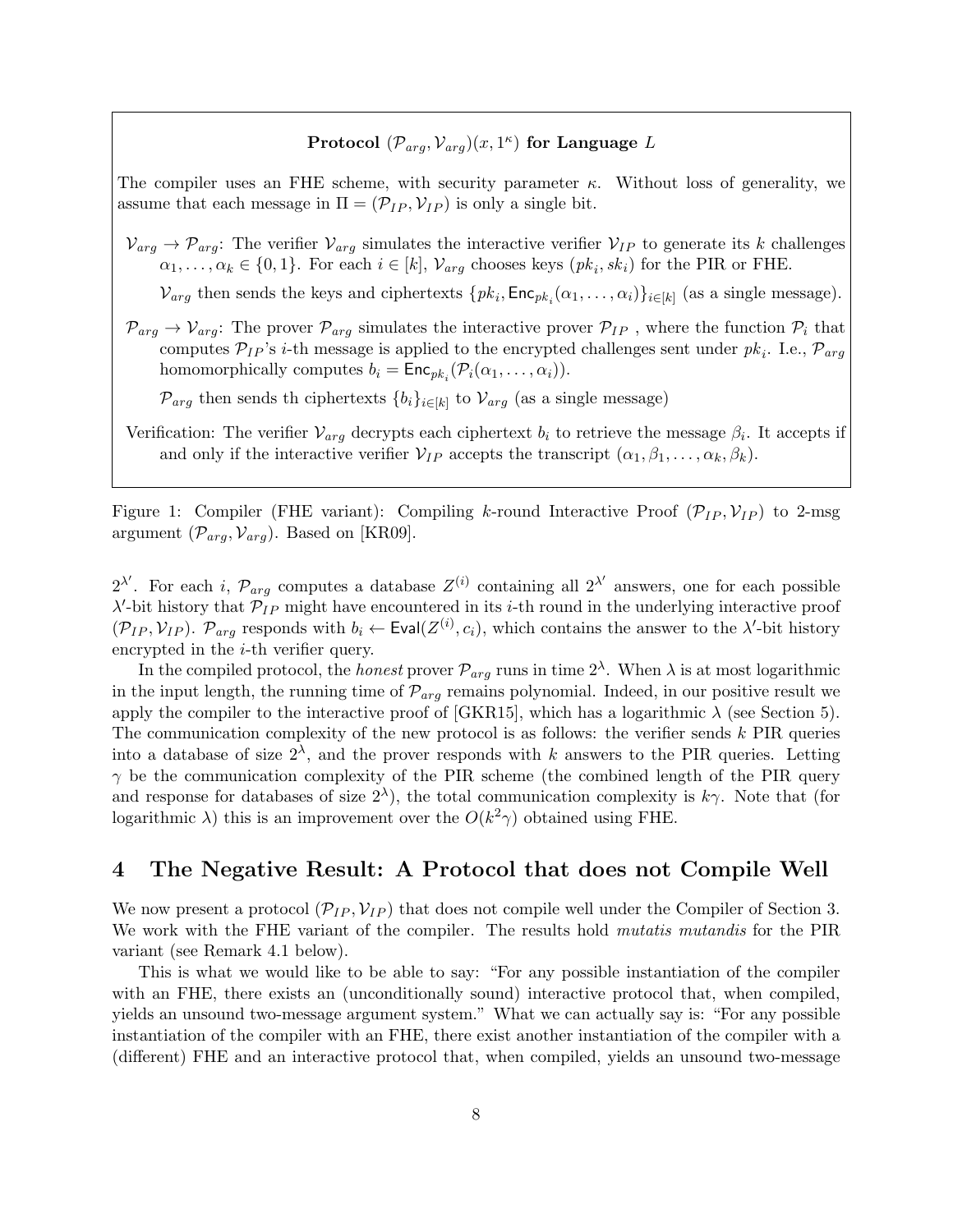# Protocol  $(\mathcal{P}_{arg}, \mathcal{V}_{arg})(x, 1^{\kappa})$  for Language  $L$

The compiler uses a PIR scheme with security parameter  $\kappa$ . Without loss of generality, we assume that each message in  $\Pi = (\mathcal{P}_{IP}, \mathcal{V}_{IP})$  is only a single bit.

 $V_{arg} \rightarrow \mathcal{P}_{arg}$ : The verifier  $V_{arg}$  simulates the interactive verifier  $V_{IP}$  to generate its k messages  $\alpha_1, \ldots, \alpha_k \in \{0, 1\}.$  For each  $i \in [k], \mathcal{V}_{arg}$  uses the PIR scheme to compute:

$$
(c_i, sk_i) \leftarrow \mathsf{Enc}(\alpha_{i-\lambda+1}, \ldots, \alpha_i).
$$

 $V_{arg}$  then sends the PIR queries  $\{c_i\}_{i\in[k]}$  (as a single message).

 $\mathcal{P}_{arg} \to \mathcal{V}_{arg}$ : For each  $i \in [k]$ , the prover  $\mathcal{P}_{arg}$  interprets  $c_i$ , which encrypts a  $\lambda$ -bit string, as a PIR query into a database of size  $2^{\lambda}$ . For each i,  $\mathcal{P}_{arg}$  computes a database  $Z^{(i)}$  containing all  $2^{\lambda}$  answers, one for each possible  $\lambda$ -bit history that  $\mathcal{P}_{IP}$  might have encountered in its *i*-th round in the underlying interactive proof  $(\mathcal{P}_{IP}, \mathcal{V}_{IP})$ .

For each  $i \in [k]$ ,  $\mathcal{P}_{arg}$  computes  $b_i \leftarrow \text{Eval}(Z^{(i)}, c_i)$ , and sends the strings  $\{b_i\}_{i \in [k]}$  to  $\mathcal{V}_{arg}$  (as a single message).

Verification: The verifier  $\mathcal{V}_{arg}$  decrypts each value  $b_i$  using the key  $sk_i$  and retrieves a message  $\beta_i$ . It accepts if and only if the interactive verifier  $V_{IP}$  accepts the transcript  $(\alpha_1, \beta_1, \ldots, \alpha_k, \beta_k)$ .

Figure 2: Compiler (PIR variant). Compiling k-round  $\lambda$ -history-aware interactive proof ( $\mathcal{P}_{IP}$ ,  $\mathcal{V}_{IP}$ ) to 2-message argument  $(\mathcal{P}_{arg}, \mathcal{V}_{arg})$ 

argument". That is, given the FHE we will need to modify it a bit (still getting an FHE), so that the compiler will fail. We suggest two alternate modifications to the underlying FHE to undermine the compiler. We stress that the compiler fails under all known implementations of FHE (without any modification).

The rough idea of the interactive protocol  $(\mathcal{P}_{IP}, \mathcal{V}_{IP})$  is for the prover to commit to a string  $x_p \in \{0,1\}^n$  in the first round. The verifier then sends a "guess" for this commitment string in the form of  $x_v \in \{0,1\}^n$  chosen uniformly at random. Finally the prover opens his commitment to the string  $x_p$ . The prover wins if the opening of  $x_p$  is legitimate (i.e. accepted by the receiver in the commitment protocol) and  $x_v = x_p$ . Obviously, since  $x_v$  is chosen after  $x_p$ , if the commitment is perfect (there is only one way to open any commitment), then the probability that the prover succeeds is  $1/2^n$ . This as an interactive proof protocol for the empty language.

**Perfect and weak commitments.** The protocol  $(\mathcal{P}_{IP}, \mathcal{V}_{IP})$  uses a public-key encryption scheme to commit to the string  $x_p$ . To commit, the prover sends a public key pk and an encryption of  $x_p$ . To open the commitment, he sends the randomness used in the encryption. The resulting protocol is sound so long as the encryption scheme is committing: for every public key, and every ciphertext, there is only one message-randomness pair that yields that ciphertext.

We cannot base the above protocol on "non-committing" encryption, where some ciphertexts can be opened to all possible values, as is the case in deniable encryption [CDNO97, SW14]. If we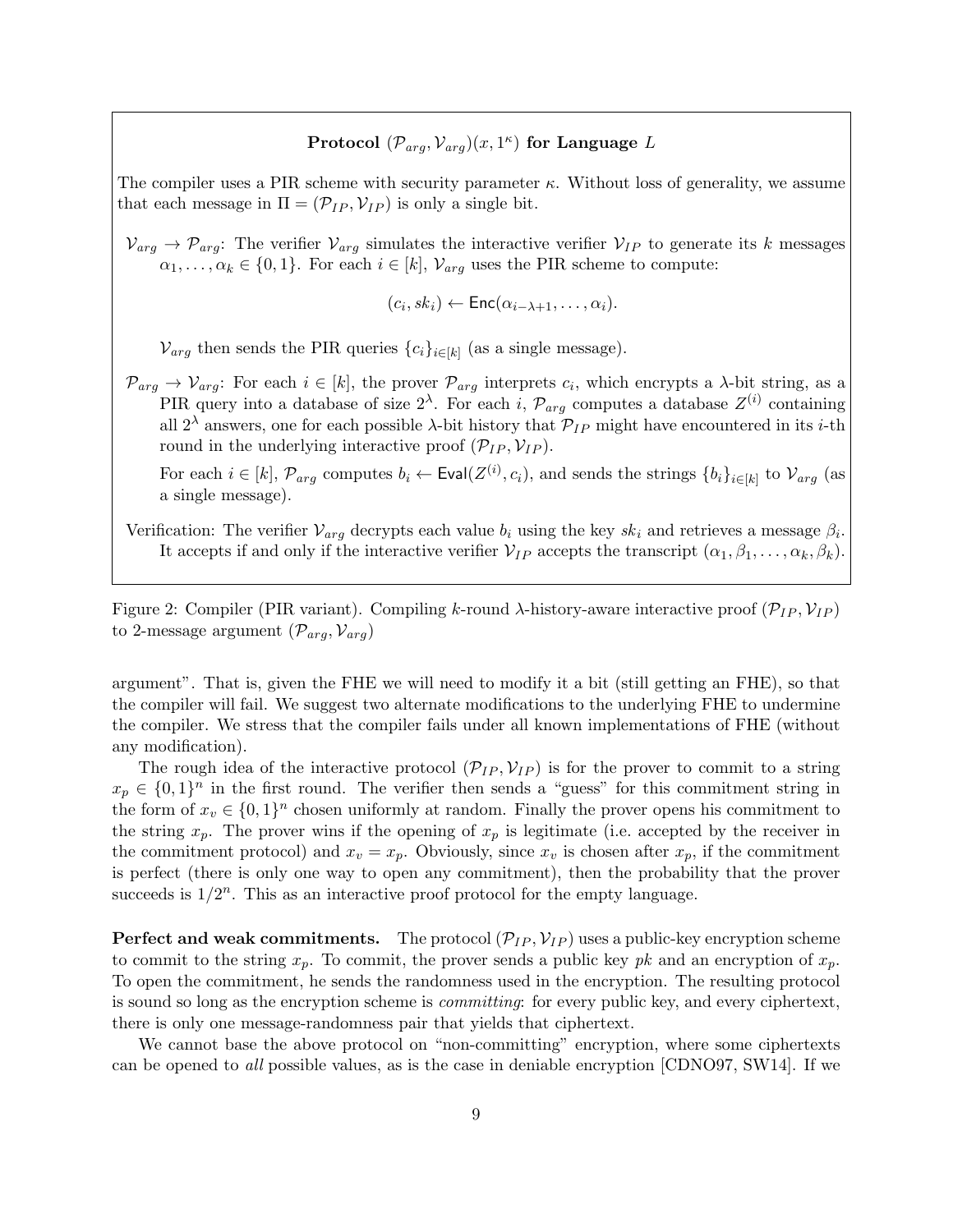use such an encryption scheme in the above protocol, then the resulting protocol will not be sound (the prover can win). Simply put, the prover can open the encryption as the string that the verifier sent.

Nevertheless, we can relax the commitment property a bit. Instead of a perfect commitment, we can use a *weak commitment* scheme, where we modify the requirement that there is a unique opening, to one where there are few openings. If there are at most  $w$  different values that can be opened, then the probability of the prover winning the above game (guessing at most  $w$  strings that include the one chosen by the verifier) is at most  $w/2^n$ . We can then use any semantically secure public-key encryption scheme (even a non-committing one) to get a weak commitment as follows. The commitment is as above (i.e. consists of a public key and a ciphertext). To open the commitment, the committer sends a decryption key sk corresponding to  $pk$ . Assuming the decryption algorithm is deterministic (which is w.l.o.g, since we can fix the coins), there is a unique plaintext corresponding to the ciphertext given a candidate for sk.

For this to make sense we need to make sure that the length of the decryption key is much shorter than  $n = |x|$ , and we get a weak commitment as above (the number of possible openings is bounded from above by the number of decryption keys,  $w = 2^{|sk|}$ , much smaller than  $2^{|x|}$ ).

### 4.1 The Protocol  $(\mathcal{P}_{IP}, \mathcal{V}_{IP})$

 $(\mathcal{P}_{IP}, \mathcal{V}_{IP})$  is an interactive proof for the empty language, i.e. the verifier should reject any input w.h.p. The proposed protocol consists of 4 messages and uses public coins, where the first message, sent by the verifier, is empty. We can base it on any committing encryption scheme as above (and in parenthesis describe how to deal with non committing encryption). The notation  $Enc_{pk}(x, r)$ indicates that the message  $x$  is encrypted under public key  $pk$  using randomness  $r$ . The protocol  $(\mathcal{P}_{IP}, \mathcal{V}_{IP})$  is:

- 1.  $\mathcal{V} \mapsto \mathcal{P}$ : empty message.
- 2.  $\mathcal{P} \mapsto \mathcal{V}$ : The prover uses a committing encryption scheme. It picks public key  $pk_p$ , string  $x_p \in \{0,1\}^n$ , randomness  $r_p$  and sends  $(pk_p, c_p = \textsf{Enc}_{pk_p}(x_p, r_p)).$

(same is done in the non-committing case.)

- 3.  $\mathcal{V} \mapsto \mathcal{P}$ : the verifier picks random  $x_v \in \{0, 1\}^n$  and sends it.
- 4.  $\mathcal{P} \mapsto \mathcal{V}$ : the prover sends  $m = (x_p, r_p)$ .

**Verification.** The verifier checks whether  $x_p = x_v$  and  $c_p = \text{Enc}_{pk_p}(x_p, r_p)$  and accepts if they are both satisfied. Note that to perform this check, the verifier needs to "remember"  $pk_p$ ,  $c_p$  and  $x_v$ (we refer to this fact in Section 5).

In the non-committing encryption variant of the protocol, in Step 4 the prover sends the decryption key  $sk_p$  corresponding to  $pk_p$ . In the verification step, the verifier decrypts  $c_p$  using  $sk_p$ and accepts if the answer equals  $x_v$ .

Theorem 4.1. For any perfectly committing encryption scheme (respectively, non-committing scheme), the above protocol is complete and sound, with soundness error at most  $1/2^n$  (respectively,  $2^{|sk|}/2^n$  for the non-commiting variant).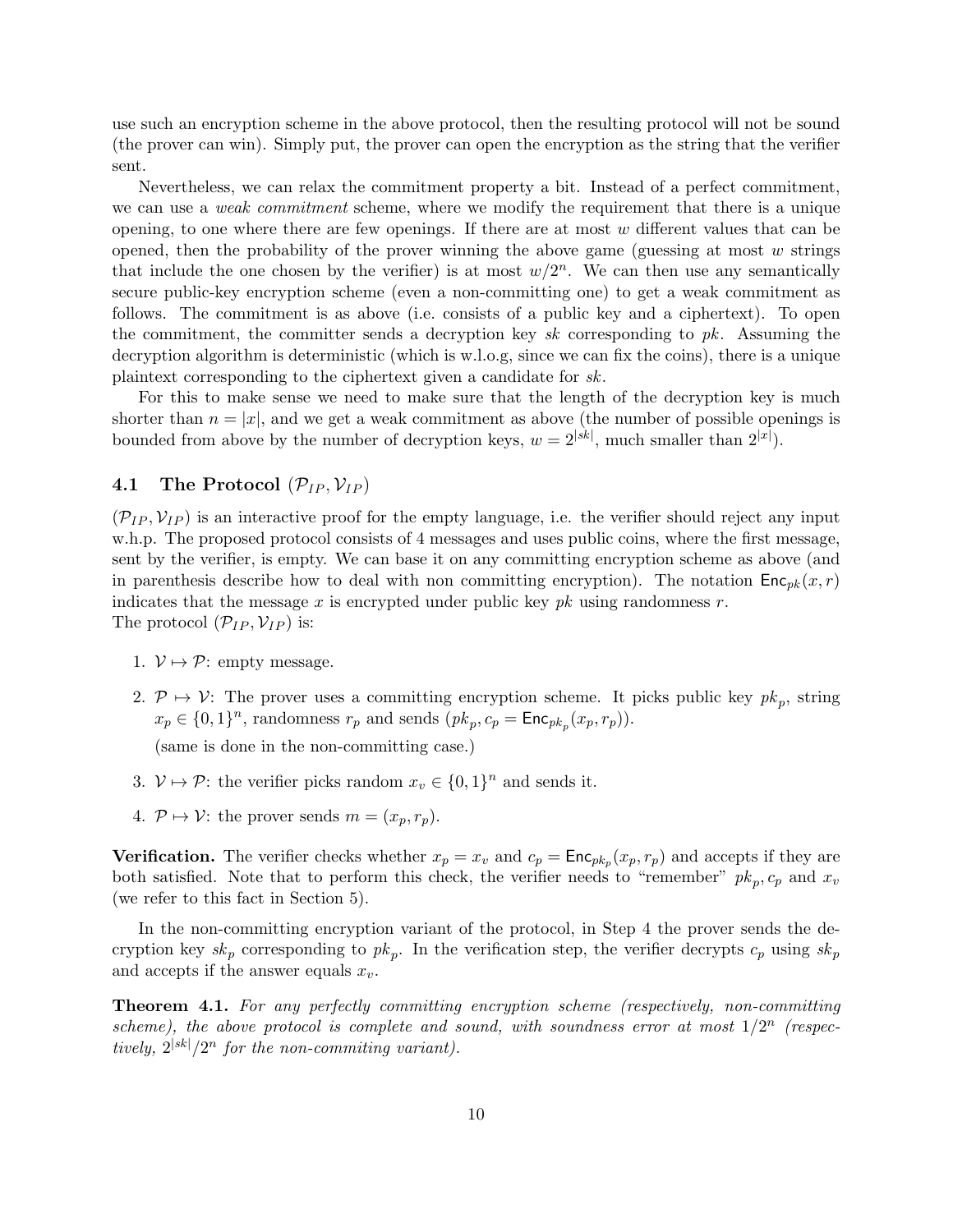### 4.2 The compiled protocol

Let  $(\mathcal{P}_{arg}, \mathcal{V}_{arg})$ , described next, be the argument system obtained by applying the compiler of Figure 1 to the interactive proof  $(\mathcal{P}_{IP}, \mathcal{V}_{IP})$  for the empty language, described in Section 4.1.

- $\mathcal{V}_{arg} \mapsto \mathcal{P}_{arg}$ : Verifier picks and sends  $pk_{v,1}$  (for the first round's empty message), and  $pk_{v,2}$ ,  $c_v$  =  $\mathsf{Enc}_{pk_{v,2}}(x_v, r_v)$  (for the verifier's second message in  $(\mathcal{P}_{IP}, \mathcal{V}_{IP})$ ).
- $\mathcal{P}_{arg} \mapsto \mathcal{V}_{arg}$ : The (honest) prover  $\mathcal{P}_{arg}$  sends  $\mathsf{Enc}_{pk_{v,1}}((pk_p, c_p = \mathsf{Enc}_{pk_p}(x_p, r_p)), r')$  (for the first prover message), and  $\mathsf{Enc}_{pk_{v,2}}(m = (x_p, r_p), r'')$  (for the second message).
- The verifier decrypts the first prover message using  $sk_{v,1}$  to retrieve  $(pk_p, c_p)$ , decrypts the second message using  $sk_{v,2}$  to retrieve  $m = (x_p, r_p)$ , and accepts if the original protocol's verifier accepts.

Speaking intuitively, the compiler will fail because a cheating prover can use the encryption  $c_v$ of the message  $x_v$  that the compiled verifier sends him to come up with a commitment to  $x_p = x_v$ . The challenge to the cheating prover then is how to obtain an encryption of the randomness  $r_p$  sent in Step 3 of  $(\mathcal{P}_{IP}, \mathcal{V}_{IP})$ . This seems like quite an obstacle for an arbitrary FHE scheme.

Suppose, however, that FHE scheme  $E$  "makes the cheating prover's life easy". That is, every encryption also includes an encryption of the randomness  $r$  (using freshly chosen randomness  $r_{add}$ ) (the decryption algorithm simply ignores the second part of the ciphertext). The cheating prover for  $(\mathcal{P}_{ara}, \mathcal{V}_{ara})$  can use this encryption of the randomness  $r_p$  to break soundness. Any FHE can be tweaked in this way, without harming its homomorphic or security properties. The case of a non-committing encryption is handled similarly.

**Breaking the compiled protocol.** Given  $pk_{v,1}$ ,  $pk_{v,2}$  and  $c_v = \text{Enc}_{pk_{v,2}}(x_v, r_v)$ , the cheating prover  $P^*$  sends  $\mathsf{Enc}_{pk_{v,1}}(pk_{v,2}, c_v)$  as its first message, and  $c_v$  as its second message. Recall that  $c_v = \textsf{Enc}_{pk_{v,2}}(x_v, r_v)$ , and this includes both an encryption of  $x_v$  and of  $r_v$ , since we assumed that the cryptosystem Enc is such that it also gives an encryption of the random string. Thus, by following this strategy,  $P^*$  makes  $\mathcal{V}_{arg}$  accept with probability 1 (based on perfect completeness of the encryption scheme).

Alternatively, for non-committing encryption, we assume that the public key includes an encryption of the secret key. Thus, the public key  $pk_{v,2}$  includes  $\mathsf{Enc}_{pk_{v,2}}(sk_{v,2})$ , which can be sent by the cheating prover  $P^*$  as its second message to "de-commit" and break security. Thus, we can use a "circular-secure" FHE scheme, where semantic security holds even when the public key includes an encryption of the secret key, to show that the compiler fails. We note that it is not known in general whether "circular security" holds, namely whether including an encryption of the secret key in the public key *always* preserves semantic security (see e.g. Rothblum [Rot13]). However, for known FHE schemes, an encryption of the secret key is already included in the public key to enable "bootstrapping" (see e.g. Gentry [Gen09]). Thus, the compiler is insecure when instantiated with all known concrete FHE candidates. Moreover, even if a new (and non-committing) FHE candidate is discovered, we can modify its public key to include an encryption of the secret key. If the modified scheme remains semantically secure, then (as above) the compiler fails on  $(\mathcal{P}_{IP}, \mathcal{V}_{IP})$ . Thus, proving that the compiler is secure with the modified scheme would require proving that the original FHE scheme is not circular secure.

We can see that in both cases the cheating prover  $P^*$  succeeds and the verifier accepts. We therefor have: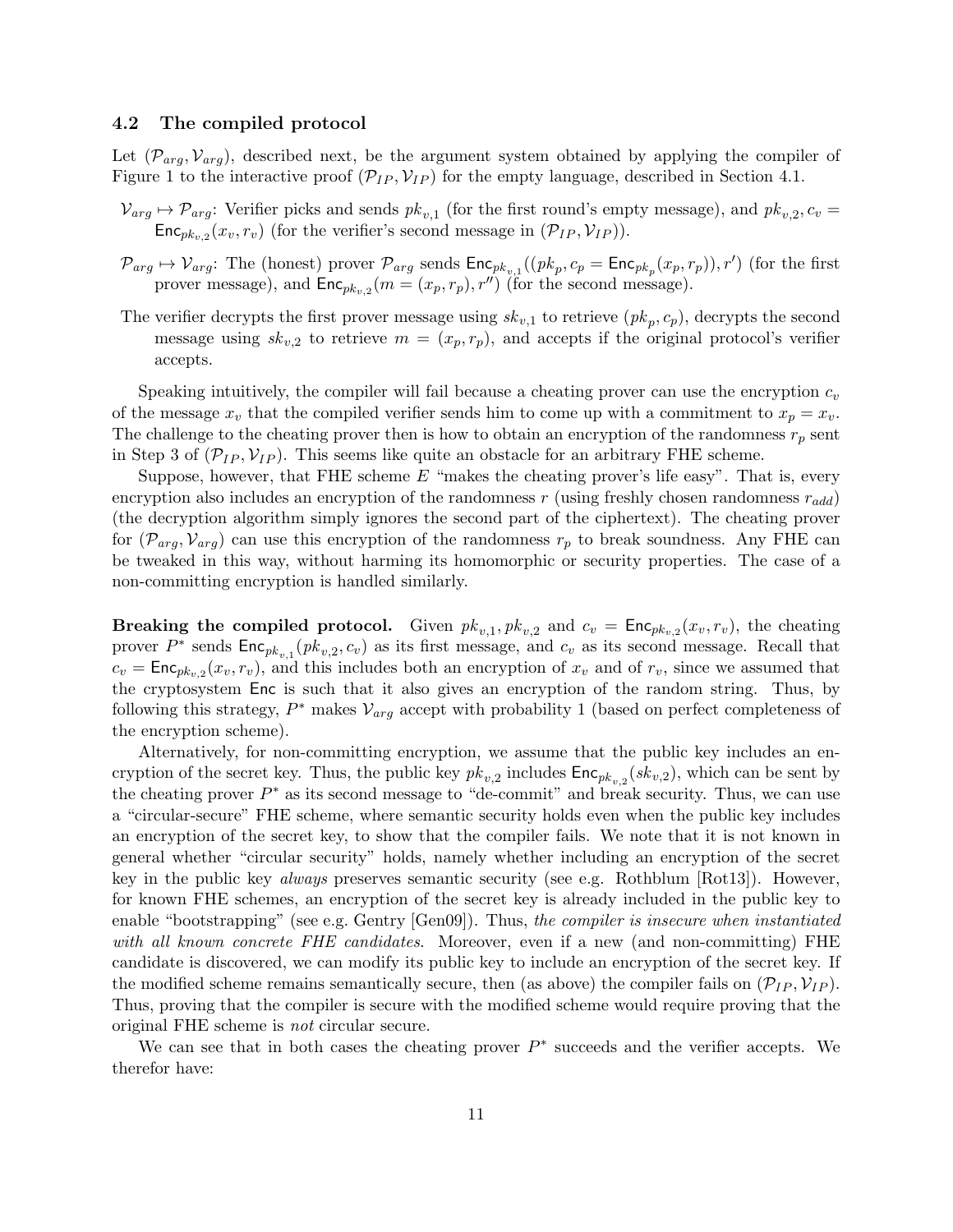**Theorem 4.2.** If an FHE scheme Enc exists, then there exists an instantiation of the compiler of Figure 1 with a (possibly) modified FHE scheme and a sound protocol in the public coins model such that the resulting compiled protocol is not sound.

Remark 4.1. The same protocol "misbehaves" under the PIR-based compiler in Figure 2. The compiled protocol is unsound when the compiler uses a PIR scheme that is directly based on the same FHE: where ciphertexts are modified to include encryptions of the randomness (in the perfectly committing case), or of the secret key (in the weakly committing case). The PIR scheme operates by sending the (modified) encryption of the index being queried. The Eval algorithm responds with an answer-ciphertext, and the Dec algorithm simply decrypts this ciphertext using the FHE decryption.

### 5 Positive Results

We show that the Compiler of Figure 1 is secure when applied to interactive proofs with a publiccoin log-space verifier. More generally, the compiler is secure for interactive proofs where (for any fixed partial transcript) the *optimal* continuation strategy, i.e. the strategy that maximizes the verifier's success probability, can be computed in polynomial time. We only assume the existence of standard (polynomially hard) PIR or FHE. This result is in Theorem 5.3 below, which we prove using a careful analysis of the Kalai-Raz compiler [KR09]. Recall that the negative example of Section 4 shows that the compiler is insecure for general interactive proofs. In particular, recall that (as noted above) the verifier needs enough space to "remember"  $pk_p, c_p, x_v$ . Thus, we need to leverage additional structure in order to prove security, and we do so via the space complexity of the verifier (or the optimal-continuation strategy). Kalai and Raz, in contrast, showed that security could be obtained by making super-polynomial hardness assumptions and simultaneously tailoring the compiler's security parameter to a given interactive proof system (that is, they choose the security parameter after seeing the interactive proof to be compiled).

Recall that for any language computable by depth  $D(n)$  (log-space uniform) circuits, there exists an interactive proof where the verifier uses logarithmic space and public coins [GKR15]. By applying the compiler to these interactive proofs, we obtain a succinct two-message argument using any (polynomially-hard) PIR scheme. The communication is  $O(D(n) \cdot \gamma)$ , where  $\gamma$  is the communication required by the PIR scheme (for a database of length poly $(n)$ ). Similarly to [KR09], we use the fact that every prover message in the succinct interactive proof only depends on a logarithmic number of bits sent by the verifier. This result is in Theorem 5.5. In Section 5.3 we discuss applications to proving the results of an exhaustive search.

#### 5.1 Security of the Compiler

As described above, our main insight is that if there is a polynomial time algorithm that computes an optimal prover-strategy for any interactive proof, then we can compile the protocol with no significant soundness error. For a log-space public-coin verifier this is possible and arguments of this type were used by Condon [Con91] and Fortnow and Sipser (see [For89]) to show that these proof systems can only compute languages in P. In fact, for any fixed partial transcript between the prover and verifier, we show how to *efficiently* compute an optimal prover strategy for continuing the interaction. The main cause for the super-polynomial security gap in the Kalai-Raz security reduction was the running time required to compute an optimal prover strategy (for a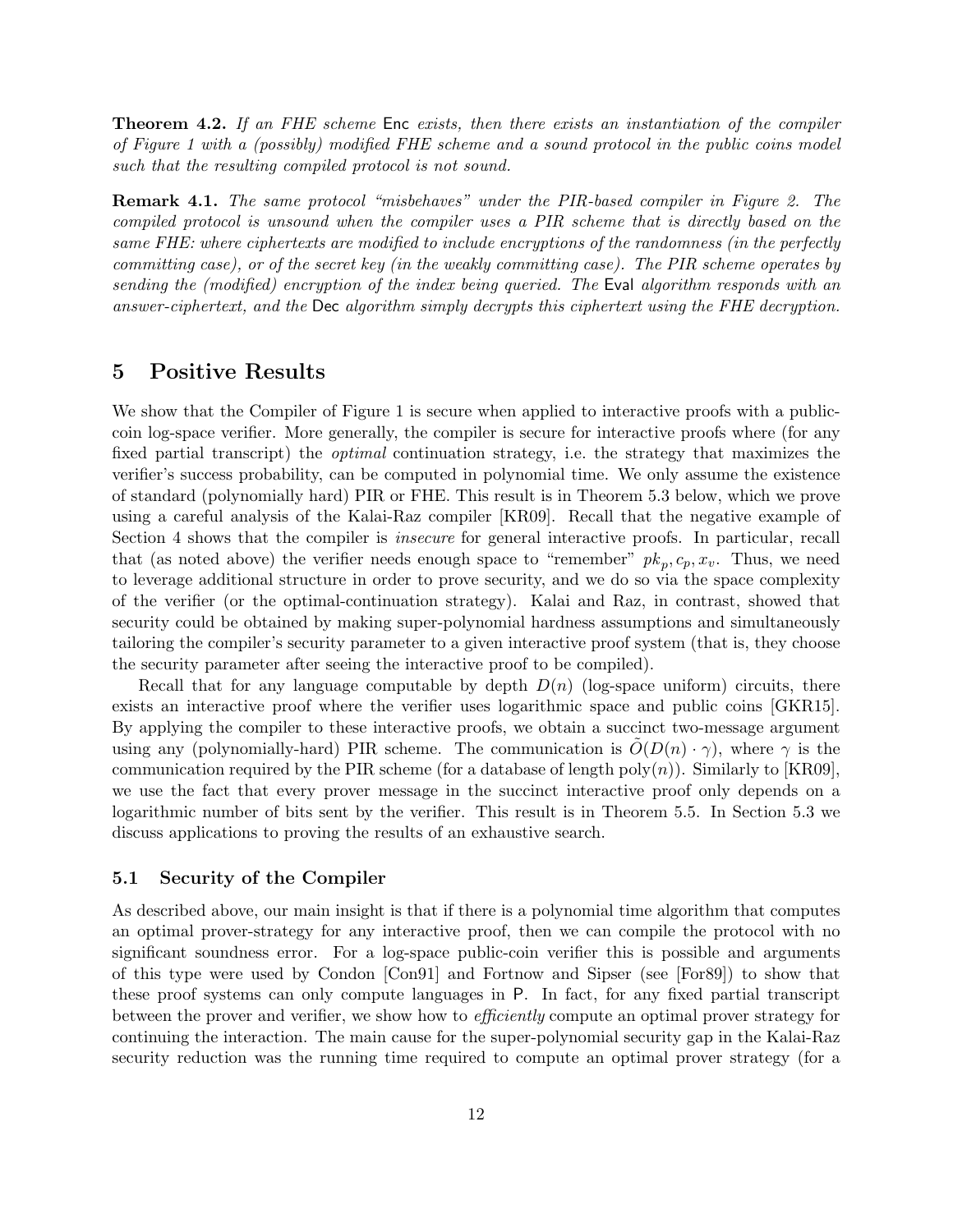fixed partial transcript). For general interactive proofs, this requires time that is exponential in the communication. We leverage the *polynomial-time* transcript-completion algorithm to obtain a tighter security reduction and our main result.

We proceed by first defining the optimal transcript completion task for an interactive proof. We then show that  $(i)$  for log-space public-coin interactive proofs, there is an *efficient* transcript completion algorithm (Theorem 5.2), and  $(ii)$  we can strengthen the Kalai-Raz security reduction from the security of the argument to the security of the PIR scheme to reduce the loss in security: rather than *exponential* in the communication complexity of the interactive proof, as in [KR09], it is polynomial in the time required for optimal transcript completion and in the security parameter (Theorem 5.3).

**Definition 5.1** (Optimal Transcript Completion). We say that a public-coin interactive proof  $(\mathcal{P}_{IP}, \mathcal{V}_{IP})$  with communication complexity  $\ell_{IP}$  supports optimal transcript completion in time  $T_{IP}(n)$ , if there exists an algorithm  $\mathcal{P}',$  running in time  $T_{IP}(n),$  that, on input any partial transcript of communication with the verifier  $V_{IP}$  and ending with a message sent by  $V_{IP}$ , produces a next message from the prover to the verifier, satisfying the following guarantee: For any algorithm  $\mathcal{P}^*$ (with unbounded running time), the probability that  $V_{IP}$  accepts when the transcript is completed using  $\mathcal{P}^*$  is no greater than the probability that  $\mathcal{V}_{IP}$  accepts when the transcript is completed using  $\mathcal{P}^\prime$  .

**Remark 5.1.** We note that even if the interactive proof has an efficient (i.e.  $poly(n)$ -time) honest prover, there may not be an efficient optimal transcript completion algorithm  $\mathcal{P}'$ . Indeed, we can build explicit examples under (mild) cryptographic assumptions—e.g. using the Interactive Proof described in Section 4.

We now show that any interactive proof with a log-space public-coin verifier supports (polynomial time) optimal transcript completion:

**Theorem 5.2** (See also [Con91, For89]). Let  $(\mathcal{P}_{IP}, \mathcal{V}_{IP})$  be a log-space public-coin interactive proof. Then  $(\mathcal{P}_{IP}, \mathcal{V}_{IP})$  supports optimal transcript completion in poly(n) time.

Proof Sketch. The transcript completion algorithm  $\mathcal{P}'$  constructs the verifier's directed layered state graph, where every node is a possible memory configuration for the verifier. We assume w.l.o.g. that the verifier keeps track of the current round, and that each message in the protocol is a single bit. Each round consists of a pair of messages: a single random bit sent from the verifier to the prover, and a single bit sent in response from the prover to the verifier. For round  $i$  and memory configuration u, and round  $(i + 1)$  and memory configuration v, there is an edge from  $(i, u)$  to  $(i + 1, v)$  iff starting with configuration u just after round i, the verifier can reach configuration v just after round  $(i + 1)$ . Since each round consists of two single-bit messages, each node in the graph has at most 4 successors. This completes the description of the graph, and we note that it is of  $poly(n)$  size (because the verifier runs in  $O(\log n)$  space).

Now, for any verifier state  $(i, u)$  we compute the optimal prover strategy as follows. We start from terminal nodes and work our way "backwards" in the state graph to nodes corresponding to states in earlier rounds. For each node/state, we compute the probability that the verifier accepts once it reaches that state, and the optimal prover response to the next verifier challenge. For node  $(i, u)$  we denote this by  $a(i, u)$ . For terminal nodes, the acceptance probability is either 0 or 1 (depending on whether this is a rejecting or accepting node). Once the accepting probabilities have been computed for all round- $(i + 1)$ -states we can compute the accepting probabilities (and best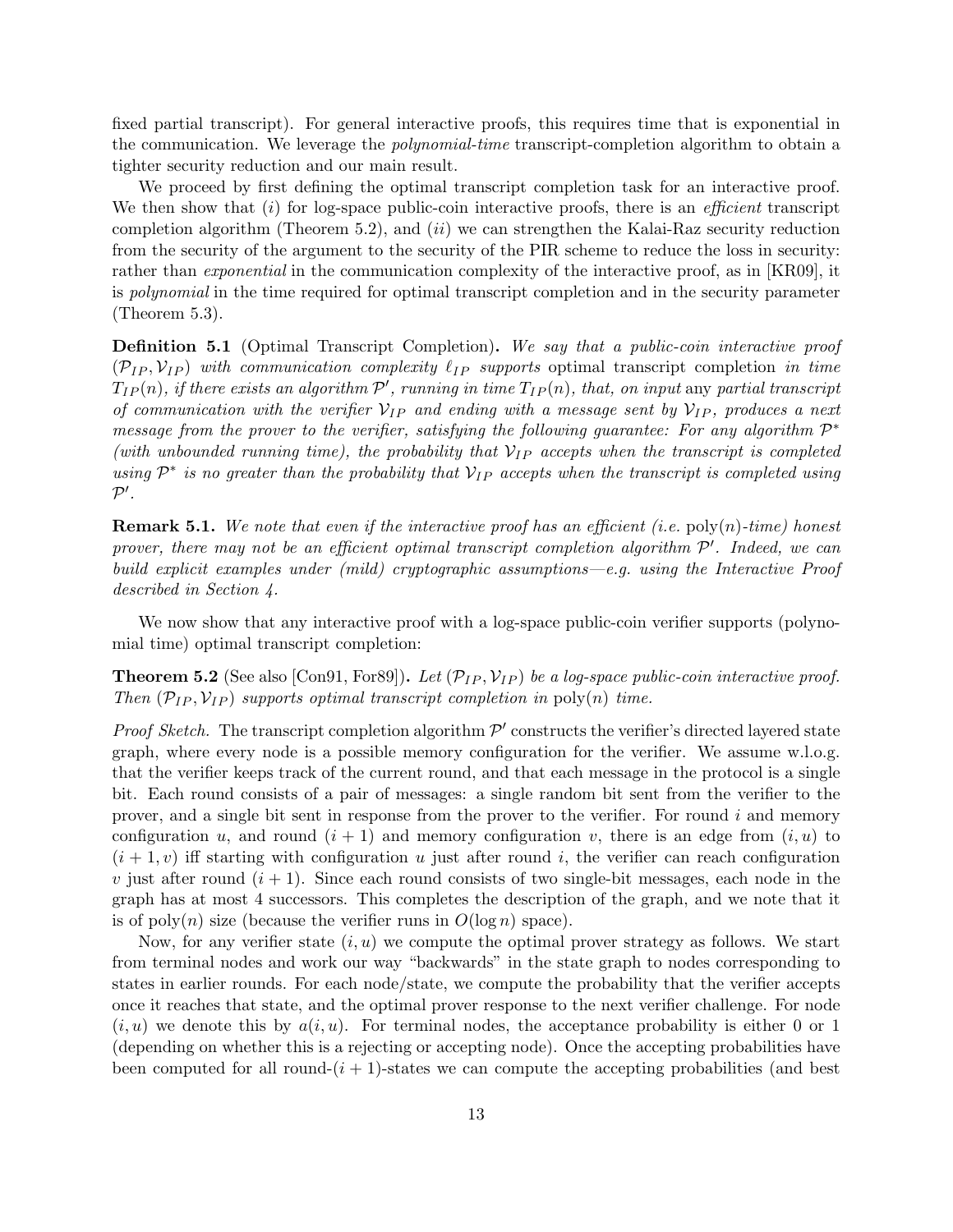prover responses) for round-i-states. For a non-terminal node  $(i, u)$ , there are 4 possible transcripts for round i:  $00, 01, 10, 11$ , where transcript  $(\alpha, \beta)$  leads to state  $(i + 1, w_{\alpha, \beta})$  (here  $\alpha, \beta \in \{0, 1\}$ ). For each verifier challenge  $\alpha$ , the "best response" is the message leading to the state that maximizes the acceptance probability:

$$
b(\alpha) = argmax_{\beta \in \{0,1\}} (a(i+1, w_{\alpha,\beta}))
$$

and the (maximal) probability of acceptance is

$$
a(i, u) = \frac{a(i + 1, w_{0,b(0)}) + a(i + 1, w_{1,b(1)})}{2}.
$$

By construction, this procedure computes an optimal prover strategy for any verifier state.

Given a partial transcript,  $\mathcal{P}'$  can compute the current verifier state and use this procedure to complete a best-response strategy.  $\Box$ 

Next, we give a strengthened security analysis for the Kalai-Raz compiler, where the reduction is parameterized in terms of the time required for optimal transcript completion (see in comparison Lemma 4.2 of [KR09] where "brute-force" completion is used):

**Theorem 5.3.** Let  $\Pi = (\mathcal{P}_{IP}, \mathcal{V}_{IP})$  be a public-coin interactive proof for a language L that is  $\lambda(n)$ -history-aware (as in Definition 2.2), with completeness  $c_{IP}(n)$ , soundness  $s_{IP}(n)$  and communication complexity  $\ell_{IP}(n)$ . Let PIR be a PIR scheme with communication  $\ell_{PIR}(m, \kappa)$ .

Then  $(\mathcal{P}_{arg}, \mathcal{V}_{arg})$ , the argument system of Figure 2 instantiated with  $(\mathcal{P}_{IP}, \mathcal{V}_{IP})$  and PIR, is a 2-message argument system for L, with completeness  $c_{arg} = c_{IP}$ , communication complexity  $\ell_{arg}(n, \kappa) = \ell_{IP}(n) \cdot \ell_{PIR}(2^{\lambda(n)}, \kappa)$ , and the following properties:

- 1. Computational Soundness: If the interactive proof supports optimal transcript completion, as in Definition 5.1, in time  $T_{IP}(n)$ , and the PIR system is secure against adversaries running in time  $T_{PIR}(\kappa)$ , then the argument system has soundness  $s_{arg}(n) = (\ell_{IP}(n) \cdot (s_{IP}(n) +$ negl(κ))) against adversaries running in time  $T_{arg} = T_{PIR}(\kappa)/\text{poly}(n, \ell_{IP}(n), T_{IP}(n)).$
- 2. Honest Prover Complexity.  $\mathcal{P}_{arg}$  runs in time  $\text{poly}(T_{IP}(n), \kappa, 2^{\lambda(n)})$ .

Security of the compiler using FHE. An analogous theorem statement holds for the FHE version of the compiler. The advantage over the PIR version is that there is no need to assume that the interactive proof is λ-history aware. The disadvantage (other than the stronger assumption) is the quadratic blowup in the communication complexity (see Section 3).

Proof of Theorem 5.3. We assume w.l.o.g. that the each message sent by the verifier is 1 bit long, and take k to be the number of rounds. Suppose that there exists an input  $x^* \notin L$  and a cheating prover  $\mathcal{P}_{arg}^*$  that manages to convince  $\mathcal{V}_{arg}$  with probability  $\varepsilon$ .

**Definition of**  $p_i$ . For  $i \in \{0, 1, \ldots, k\}$ , define  $p_i$  to be the success probability of the following process called Experiment<sub>i</sub>: run the argument system with the cheating prover  $\mathcal{P}_{arg}^*$ . Let  $\{(pk_i, sk_i)\}_{i \in [k]}$ be the keys and  $\alpha_i$  be the bits encrypted in the challenges sent by  $\mathcal{V}_{arg}$ . Let  $\{b_i\}_{i\in[k]}$  be the ciphertext answers returned by  $\mathcal{P}_{arg}^*$ , and let  $\beta_i$  be the plaintext value in  $b_i$ . Fixing the partial transcript  $(\alpha_1, \beta_1, \ldots, \alpha_i, \beta_i)$  for the first i rounds, run the optimal-completion strategy  $\mathcal{P}'_{IP}$  with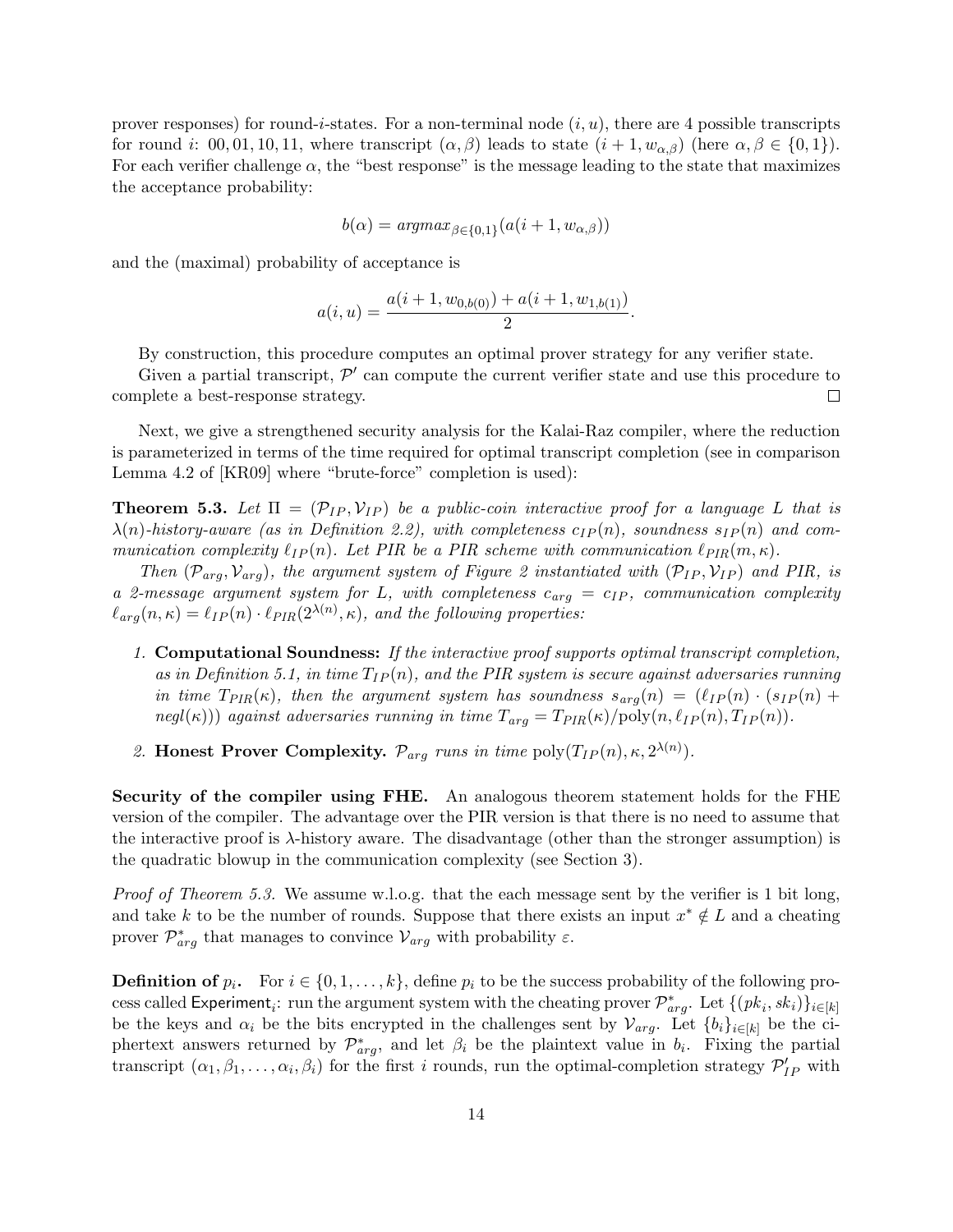the verifier  $V_{IP}$  (who simply generates random messages) to complete the transcript (i.e. for the last  $(k-i)$  rounds), generating messages  $(\alpha'_{i+1}, \beta'_{i+1}, \ldots, \alpha'_k, \beta'_k)$ . Experiment<sub>i</sub> succeeds if and only if  $V_{IP}$  accepts the resulting transcript  $(\alpha_1, \beta_1, \ldots, \alpha_i, \beta_i, \alpha'_{i+1}, \beta'_{i+1}, \ldots, \alpha'_k, \beta'_k)$ .

Claim 5.4. There exists  $i^* \in [k]$  s.t.:

$$
p_{i^*} - p_{i^*-1} \ge \frac{\varepsilon - s_{IP}}{k}
$$

*Proof.* The proof is by a hybrid argument.  $p_0$  is bounded by the success probability of a cheating prover in the (sound) interactive proof, and thus it is at most  $s_{IP}$  (since  $x^* \notin L$ ).  $p_k$  is exactly the success probability of the cheating prover  $\mathcal{P}_{arg}^*$  in the two-message argument system, and thus by  $\Box$ assumption it is at least  $\varepsilon$ .

**Breaking the Encryption.** We show that any  $\mathcal{P}_{arg}^{*}$  that succeeds with probability at least  $\varepsilon$ , can be used to break semantic security of the encryption scheme with advantage at least  $(\varepsilon - s_{IP})/k$ . We do this by constructing a distinguisher for the following two distributions. In both distributions, generate keys  $(pk_i, sk_i)_{i \in [k]}$ , random bits  $(\alpha_1, \ldots, \alpha_k)$ , and the challenge ciphertexts  $\{a_i\}_{i \in [k]}$ . The distribution outputs all of the public keys and ciphertexts, the first  $(i^* - 1)$  secret keys, and all plaintext values except the *i*<sup>\*</sup>-th, i.e.  $\{\alpha_i\}_{i\neq i^*}$ . So far the distributions are identical, the only difference is in a final output value  $\alpha$  (see below). In particular, a sample from  $D_1$  or  $D_2$  is of the form:

$$
(\{pk_i, a_i\}_{i \in [k]}, \{sk_i\}_{i < i^*}, (\alpha_1, \ldots, \alpha_{i^*-1}, \alpha, \alpha_{i^*+1}, \ldots, \alpha_k))
$$

where in  $D_1$  we set  $\alpha = \alpha_{i^*}$ , and in  $D_2$  we draw a uniformly random and independent bit  $\alpha'_{i^*}$ , and set  $\alpha = \alpha'_{i^*}$ . By construction, if the distinguisher distinguishes  $D_1$  and  $D_2$  with non-negligible advantage, then semantic security is broken.

We now use the cheating prover  $\mathcal{P}_{arg}^*$  to construct such a distinguisher. The distinguisher runs  $\mathcal{P}_{arg}^*$  on the public keys and ciphertexts (these are distributed identically in  $D_1$  and  $D_2$ ).  $\mathcal{P}_{arg}^*$  outputs its response ciphertexts  $\{b_1, \ldots, b_k\}$ , and the distinguisher uses the secret keys  $\{sk_i\}_{i \leq i^*}$  to retrieve the plaintexts  $(\beta_1,\ldots,\beta_{i^*-1})$ . Starting with the partial transcript  $(\alpha_1,\beta_1,\ldots,\alpha_{i^*-1},\beta_{i^*-1},\alpha)$ , the distinguisher completes the transcript by simulating the interaction between the "optimalcompletion prover"  $\mathcal{P}'_{IP}$  and the verifier  $\mathcal{V}_{IP}$ . It outputs 1 if the verifier accepts and 0 otherwise. Observe that:

- On distribution  $D_2$ , the probability that the distinguisher outputs 1 is exactly  $p_{i^*-1}$ : the distribution of the partial transcript  $(\alpha_1, \beta_1, \ldots, \alpha_{i^*-1}, \beta_{i^*-1})$  is identical to Experiment<sub>i\*-1</sub>. When drawing according to  $D_2$ , the i<sup>\*</sup>-th verifier challenge is  $\alpha'_{i^*}$ , which is uniformly random and independent of the preceding partial transcript, as it is in Experiment<sub>i\*-1</sub>. The remainder of the transcript is also generated using the optimal-completion strategy, exactly as in Experiment<sub>i\*-1</sub>. The verifier accepts with probability  $p_{i^*-1}$ .
- On distribution  $D_1$ , the probability that the distinguisher outputs 1 is at least  $p_{i^*}$ : the distribution of the the partial transcript  $(\alpha_1, \beta_1, \ldots, \alpha_{i^*-1}, \beta_{i^*-1})$  is identical to Experiment<sub>i\*</sub>. When drawing by  $D_1$ , the i<sup>\*</sup>-th challenge  $\alpha_{i^*}$  equals the plaintext encrypted in the ciphertext  $a_{i^*}$ , exactly as in Experiment<sub>i\*</sub>. Here, however, the i<sup>\*</sup>-th prover message  $\beta'_{i^*}$  is drawn according to the optimal completion strategy, whereas in  ${\sf Experiment}_{i^*}$  we use the plaintext  $\beta_{i^*}$  generated by  $\mathcal{P}_{arg}^*$ . Still, since the remainder of the transcript will be computed using random verifier queries, replacing the  $i^*$ -th prover message with the optimal-completion strategy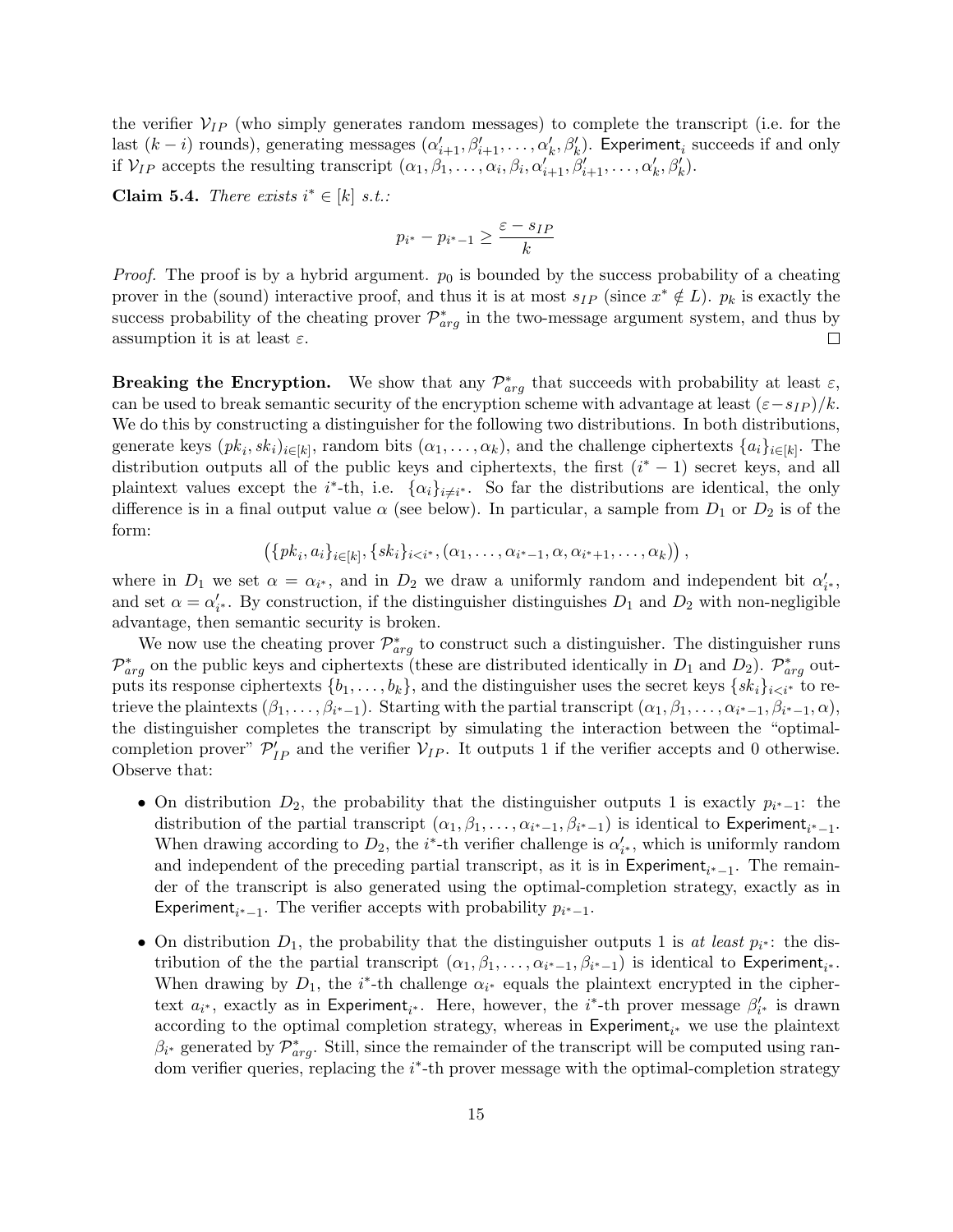cannot decrease the probability that the verifier accepts. The verifier accepts with probability  $p_{i^*}$ .

The above distinguisher runs in time  $|\mathcal{P}_{arg}^*|+k \cdot T_{IP}(n)$ , and has advantage at least  $(\varepsilon - s_{IP})/k$ in distinguishing the distributions  $D_1$  and  $D_2$ . The theorem follows.  $\Box$ 

#### 5.2 Succinct Two-Message Arguments

Instantiating the secure compiler of Theorem 5.3 with the Interactive Proof of Theorem 5.6 below, we obtain succinct two-message arguments for bounded-depth computations:

**Theorem 5.5.** Assume the existence of a PIR scheme with communication  $\ell_{PIR}(m, \kappa)$  that is secure against time  $T_{PIR}(\kappa)$ , as per Definition 2.5. Then any language L that can be computed by logspace-uniform circuits of size  $poly(n)$  and depth  $D(n) \ge log n$  has a two-message argument system  $(\mathcal{P}_{arg}, \mathcal{V}_{arg})$  with perfect completeness and negligible soundness error against adversaries that run in time  $T_{PIR}(\kappa)/\text{poly}(n)$ . The communication complexity is  $\ell_{PIR}(\text{poly}(n), \kappa) \cdot \text{poly}(D(n))$ .  $\mathcal{P}_{arg}$  runs in time  $\text{poly}(\kappa, n)$  and  $\mathcal{V}_{arg}$  runs in time  $n \cdot \text{poly}(\kappa, D(n))$ .

This represents an exponential improvement in the security of the resulting argument system. Previously, Kalai and Raz [KR09] showed a similar result, but proved security of the argument system against adversaries running in time  $T_{PIR}(\kappa)/2^{\text{poly}(D(n))}$ .<sup>11</sup> Interpreting their result, for a language L in NC, to obtain any argument system with  $poly(n)$  communication complexity and security against polynomial-time adversaries (i.e., a non-trivial argument system), quasi-polynomial hardness assumptions are needed (as one needs to have a PIR scheme that is secure against adversaries running in time  $T_{PIR}(\kappa) \gg 2^{\text{poly}(D(n))}$ ). In comparison, our results show that a PIR scheme secure against *polynomial*-time adversaries is sufficient for obtaining  $poly(n)$  communication.

Before proving Theorem 5.5, we review the main result of Goldwasser et al. [GKR08, GKR15]:

**Theorem 5.6** (GKR Interactive Proof [GKR15]). Any language L that can be computed by logspaceuniform circuits of size poly(n) and depth  $D(n) \geq \log n$  has a multi-round interactive proof  $(\mathcal{P}_{IP}, \mathcal{V}_{IP})$  with perfect completeness, negligible soundness error, and communication complexity  $D(n)$  · polylog(n). Moreover,  $\mathcal{P}_{IP}$  runs in time poly(n) and is  $O(\log n)$ -history-aware;  $\mathcal{V}_{IP}$  is a public-coin logspace verifier, runs in time  $n \cdot \text{poly}(D(n))$ , and sends messages of length  $O(\log(n))$ .

*Proof of Theorem 5.5.* By Theorem 5.6, the GKR Interactive Proof [GKR15] for L is  $\lambda$ -historyaware, has a log-space public-coin verifier, and verifier messages of length  $O(\log n)$ . By Theorem 5.2, we conclude that it supports optimal transcript completion in time  $\text{poly}(n)$ . Plugging this interactive proof into the transformation of Figure 2, and using Theorem 5.3, we obtain a two-message argument with negligible soundness error against  $poly(n, \kappa)$ -time adversaries. The communications complexity and the prover and verifier running times follow by the parameters of the interactive proof, the PIR scheme, and Theorem 5.3.  $\Box$ 

### 5.3 Application to Exhaustive Search

The methods of this section are appropriate for the verification of a type of computation that is often distributed among not completely trusted servers, that of exhaustive search. In this setting

<sup>&</sup>lt;sup>11</sup> the denominator in their result was super-polynomial in n; In particular, it was at least  $n^{D(n)}$ .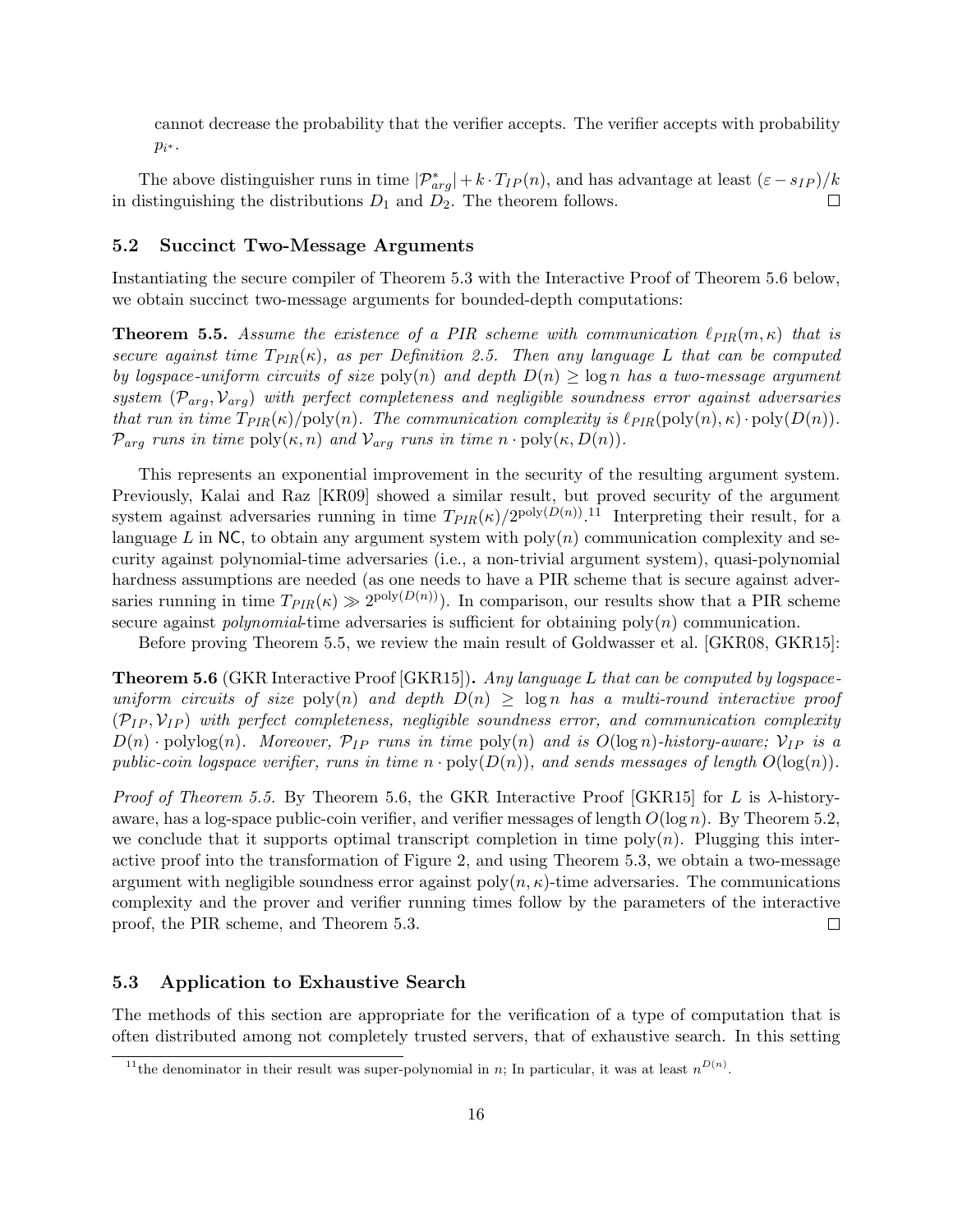there is some space of solutions S that is partitioned into subspaces  $\{S_i\}_i$  and processor i is assigned to search all possible solutions in  $S_i$ .

Usually it is easy to identify a successful search, say it satisfies some set of constraints. Therefore it is easy to verify the work of a processor that was successful. But how about verifying the work of an unsuccessful search? How can such an unlucky processor convince, say a central authority, that it performed the computation properly?

A good illustrating example to consider is the case of Bitcoin mining (but see caveat below), used to maintain the so called *block chain of transactions*. Here the processors (miners) are looking for a value called a 'nonce', such that when the current block content is (cryptographically) hashed together with the nonce, the result ends with a certain number of leading 0's (i.e. is numerically smaller than the current difficulty target)

A successful search is worth a certain number of Bitcoins (25 as of 2015). Now suppose there is a pool of miners who cooperate in order to reduce the variance in the reward. How can the pool manager verify that searches over the nonce space that were not successful were properly executed?

Given that exhaustive search is "embarrassingly parallel" (one for which no effort is required to separate the problem into a number of parallel tasks), it follows that we can apply the framework of Theorem 5.5.

We can express the search that a processor i should perform of the set  $S_i$  as a set of constraints over the set  $S_i$ , and for each element in  $S_i$  check whether it satisfies the constraints. The circuit will be of depth proportional to  $log |S_i|$  plus the depth of checking whether the set of constraints is satisfied. By Theorem 5.5, assuming the appropriate PIR scheme exists, we will have an argument system whose length is proportional to polynomial in  $\log |S_i|$  plus the complexity of checking an instance. In the context of Bitcoin this means that any participant can provide a proof of search whose length is proportional to the nonce length plus the complexity of the hash functions.

Bitcoin pools reward members who come up with nearly-satisfying solutions, i.e. partition the prize according to the closeness. This makes perfect sense in the random oracle world. Our solution may be viewed as more equitable, and does not rely on random oracles for fairness: everybody gets rewarded for the work they perform.

Caveat: given that many things in the Bitcoin world are based on heuristics and on modeling functions as random oracles, the above ideas can probably be thought of as casting pearls before swine. So we prefer to think of it as an illustrating example rather than an actual application.

### Acknowledgments

We thank Pavel Hubáček and Ilan Komargodski for helpful comments on the paper.

# References

[ABOR00a] William Aiello, Sandeep N. Bhatt, Rafail Ostrovsky, and Sivaramakrishnan Rajagopalan. Fast verification of any remote procedure call: Short witnessindistinguishable one-round proofs for np. In Ugo Montanari, José D. P. Rolim, and Emo Welzl, editors, ICALP, volume 1853 of Lecture Notes in Computer Science, pages 463–474. Springer, 2000.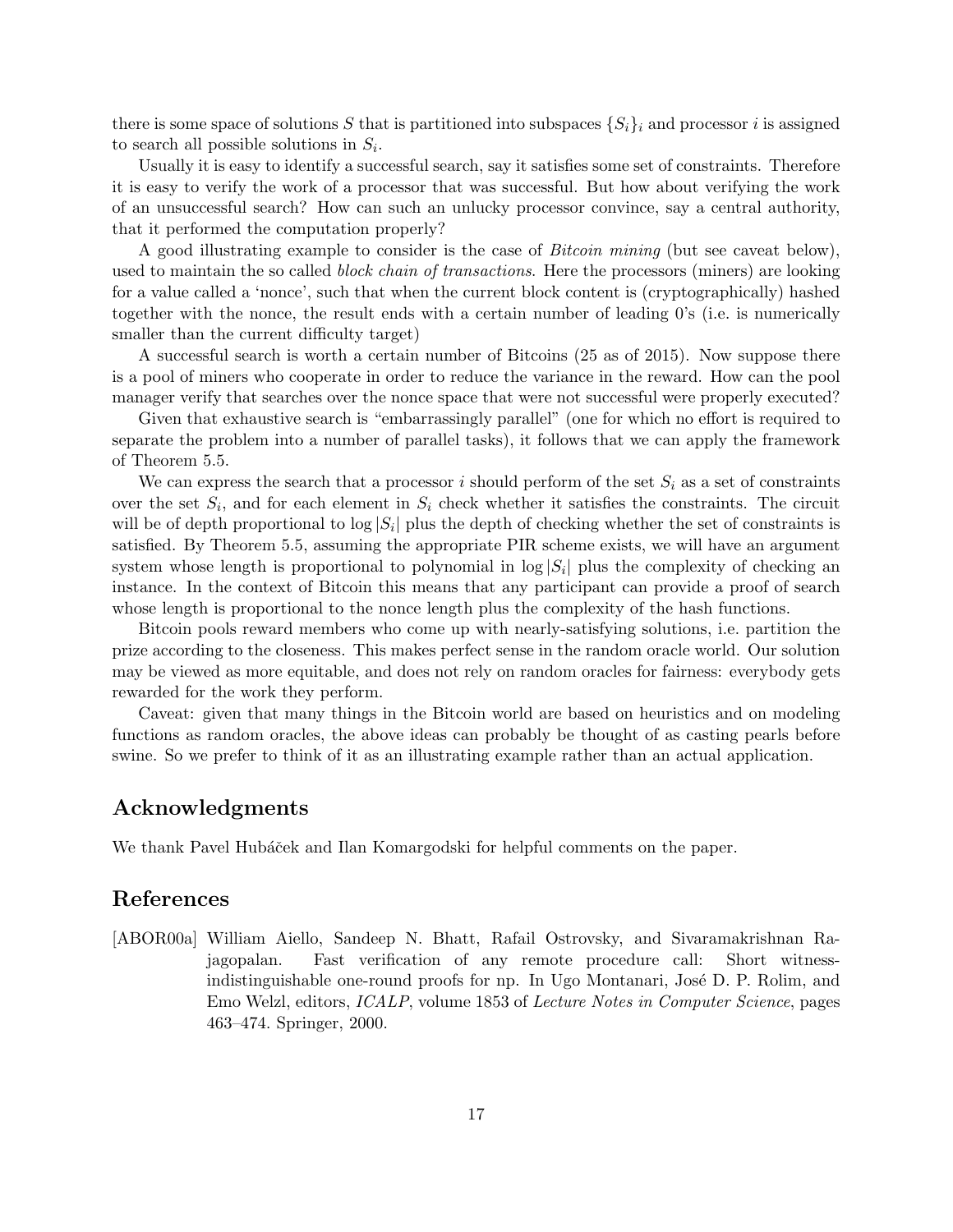- [ABOR00b] William Aiello, Sandeep N. Bhatt, Rafail Ostrovsky, and Sivaramakrishnan Rajagopalan. Fast verification of any remote procedure call: Short witnessindistinguishable one-round proofs for np. *IACR Cryptology ePrint Archive*, 2000:018, 2000.
- [BCCT12] Nir Bitansky, Ran Canetti, Alessandro Chiesa, and Eran Tromer. From extractable collision resistance to succinct non-interactive arguments of knowledge, and back again. In Shafi Goldwasser, editor, ITCS, pages 326–349. ACM, 2012.
- [BG08] Boaz Barak and Oded Goldreich. Universal arguments and their applications. SIAM J. Comput., 38(5):1661–1694, 2008.
- [BGL+15] Nir Bitansky, Sanjam Garg, Huijia Lin, Rafael Pass, and Sidharth Telang. Succinct randomized encodings and their applications. In Proceedings of the Forty-Seventh Annual ACM on Symposium on Theory of Computing, STOC 2015, Portland, OR, USA, June 14-17, 2015, pages 439–448, 2015.
- [BV14] Zvika Brakerski and Vinod Vaikuntanathan. Efficient fully homomorphic encryption from (standard) LWE. SIAM J. Comput., 43(2):831–871, 2014.
- [CDNO97] Ran Canetti, Cynthia Dwork, Moni Naor, and Rafail Ostrovsky. Deniable encryption. In Burton S. Kaliski, editor, CRYPTO, volume 1294 of Lecture Notes in Computer Science, pages 90–104. Springer, 1997.
- [CMS99] Christian Cachin, Silvio Micali, and Markus Stadler. Computationally private information retrieval with polylogarithmic communication. In Advances in Cryptology -EUROCRYPT '99, International Conference on the Theory and Application of Cryptographic Techniques, Prague, Czech Republic, May 2-6, 1999, Proceeding, pages 402– 414, 1999.
- [Con91] Anne Condon. Space-bounded probabilistic game automata. J. ACM, 38:472–494, April 1991.
- [DLN+] Cynthia Dwork, Michael Langberg, Moni Naor, Kobbi Nissim, and Omer Reingold. Succinct proofs for NP ander spooky interactions. manuscript, http://www.wisdom.weizmann.ac.il/~naor/PAPERS/spooky.pdf.
- [FL93] Lance Fortnow and Carsten Lund. Interactive proof systems and alternating timespace complexity. *Theor. Comput. Sci.*,  $113(1):55-73$ , 1993.
- [For89] Lance Fortnow. Complexity-theoretic aspects of interactive proof systems. Technical report, Ph.D. Thesis, Laboratory for Computer Science, MIT, 1989.
- [FS86] Amos Fiat and Adi Shamir. How to prove yourself: Practical solutions to identification and signature problems. In Andrew M. Odlyzko, editor, CRYPTO, volume 263 of Lecture Notes in Computer Science, pages 186–194. Springer, 1986.
- [Gen09] Craig Gentry. Fully homomorphic encryption using ideal lattices. In Proceedings of the 41st Annual ACM Symposium on Theory of Computing, STOC 2009, Bethesda, MD, USA, May 31 - June 2, 2009, pages 169–178, 2009.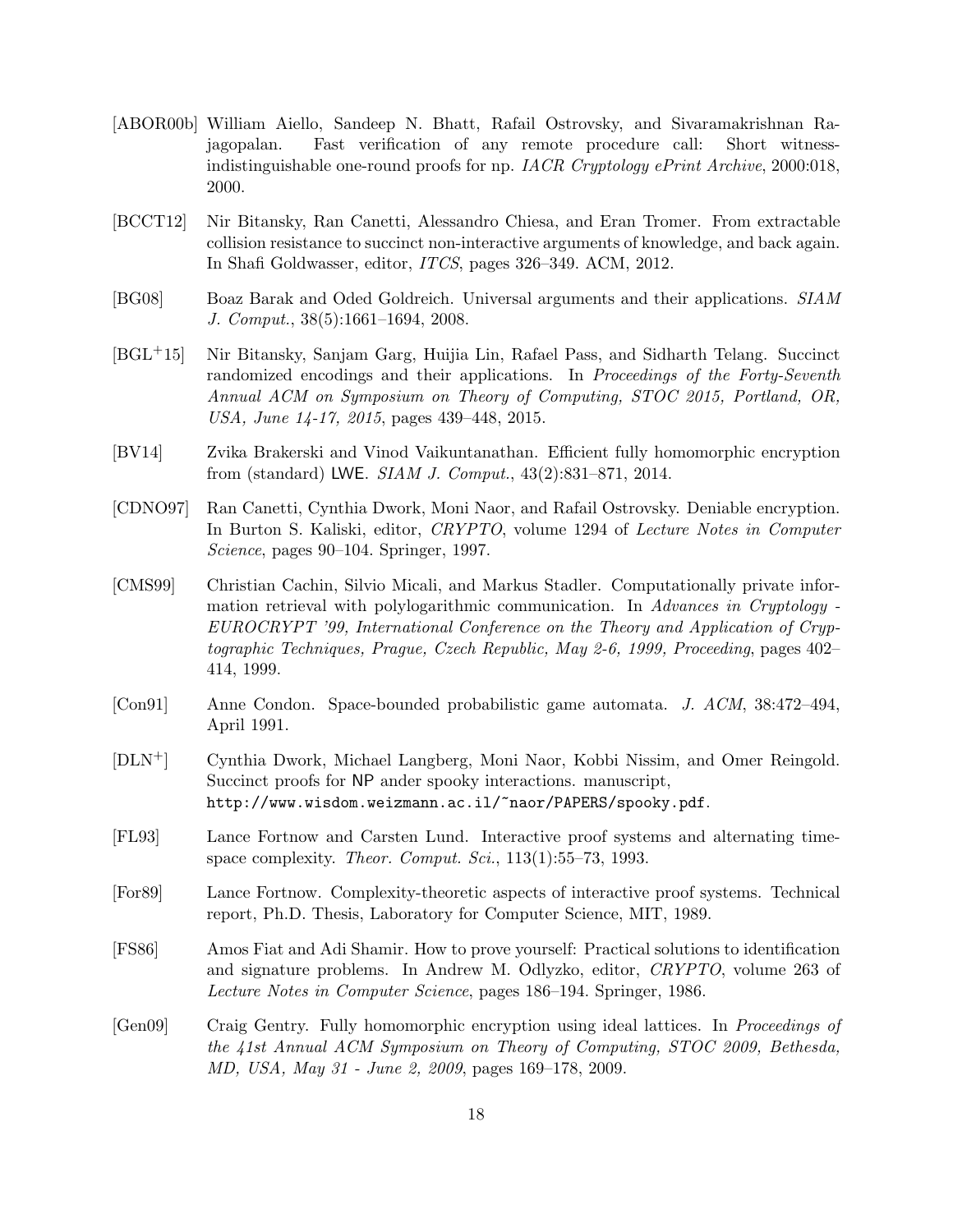- [GGH13a] Sanjam Garg, Craig Gentry, and Shai Halevi. Candidate multilinear maps from ideal lattices. In Thomas Johansson and Phong Q. Nguyen, editors, Advances in Cryptology - EUROCRYPT 2013, 32nd Annual International Conference on the Theory and Applications of Cryptographic Techniques, Athens, Greece, May 26-30, 2013. Proceedings, volume 7881 of Lecture Notes in Computer Science, pages 1–17. Springer, 2013.
- [GGH+13b] Sanjam Garg, Craig Gentry, Shai Halevi, Mariana Raykova, Amit Sahai, and Brent Waters. Candidate indistinguishability obfuscation and functional encryption for all circuits. In 54th Annual IEEE Symposium on Foundations of Computer Science, FOCS 2013, 26-29 October, 2013, Berkeley, CA, USA, pages 40–49, 2013.
- [GGP10] Rosario Gennaro, Craig Gentry, and Bryan Parno. Non-interactive verifiable computing: Outsourcing computation to untrusted workers. In Tal Rabin, editor, Advances in Cryptology - CRYPTO 2010, 30th Annual Cryptology Conference, Santa Barbara, CA, USA, August 15-19, 2010. Proceedings, volume 6223 of Lecture Notes in Computer Science, pages 465–482. Springer, 2010.
- [GKR08] Shafi Goldwasser, Yael Tauman Kalai, and Guy N. Rothblum. Delegating computation: interactive proofs for muggles. In STOC, pages 113–122, 2008.
- [GKR15] Shafi Goldwasser, Yael Tauman Kalai, and Guy N. Rothblum. Delegating computation: Interactive proofs for muggles. J.  $ACM$ ,  $62(4):27$ ,  $2015$ .
- [GLR11] Shafi Goldwasser, Huijia Lin, and Aviad Rubinstein. Delegation of computation without rejection problem from designated verifier cs-proofs. IACR Cryptology ePrint Archive, 2011:456, 2011.
- [GMR89] Shafi Goldwasser, Silvio Micali, and Charles Rackoff. The knowledge complexity of interactive proof systems. SIAM J. Comput., 18(1):186–208, 1989.
- [Gro10] Jens Groth. Short pairing-based non-interactive zero-knowledge arguments. In Masayuki Abe, editor,  $ASIACRYPT$ , volume 6477 of Lecture Notes in Computer Science, pages 321–340. Springer, 2010.
- [GW11] Craig Gentry and Daniel Wichs. Separating succinct non-interactive arguments from all falsifiable assumptions. In Lance Fortnow and Salil P. Vadhan, editors, STOC, pages 99–108. ACM, 2011.
- [Kil92] Joe Kilian. A note on efficient zero-knowledge proofs and arguments (extended abstract). In S. Rao Kosaraju, Mike Fellows, Avi Wigderson, and John A. Ellis, editors, STOC, pages 723–732. ACM, 1992.
- [KO97] Eyal Kushilevitz and Rafail Ostrovsky. Replication is NOT needed: SINGLE database, computationally-private information retrieval. In 38th Annual Symposium on Foundations of Computer Science, FOCS '97, Miami Beach, Florida, USA, October 19-22, 1997, pages 364–373, 1997.
- [KR09] Yael Tauman Kalai and Ran Raz. Probabilistically checkable arguments. In CRYPTO, pages 143–159, 2009.